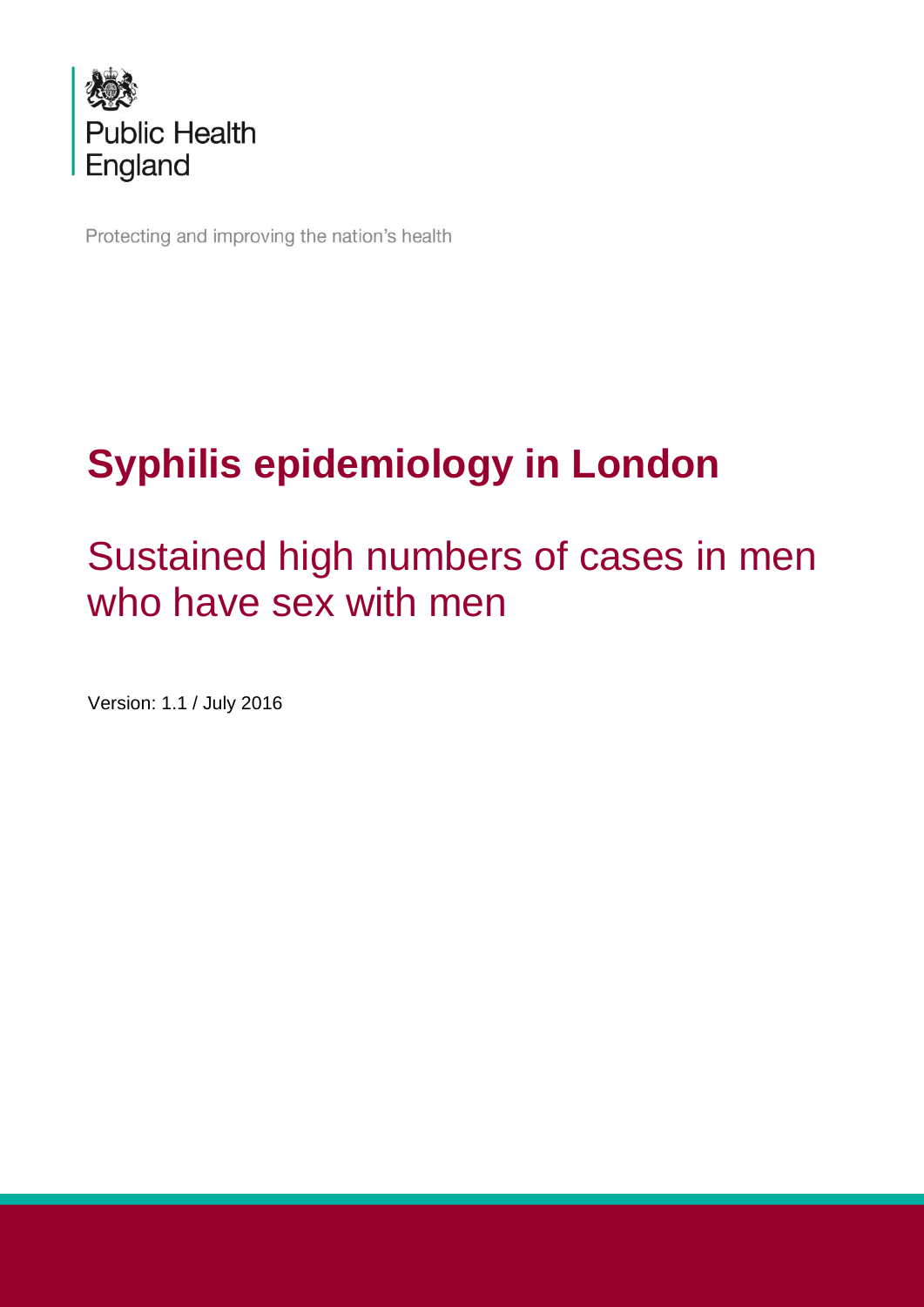## <span id="page-1-0"></span>About Public Health England

Public Health England exists to protect and improve the nation's health and wellbeing, and reduce health inequalities. It does this through world-class science, knowledge and intelligence, advocacy, partnerships and the delivery of specialist public health services. PHE is an operationally autonomous executive agency of the Department of Health.

Public Health England 133-155 Waterloo Road Wellington House London SE1 8UG Tel: 020 7654 8000 [www.gov.uk/phe](http://www.gov.uk/phe) Twitter: [@PHE\\_uk](https://twitter.com/PHE_uk) Facebook: [www.facebook.com/PublicHealthEngland](http://www.facebook.com/PublicHealthEngland)

Prepared by: Sangeeta Rana, Josh Forde, Paul Crook, Field Epidemiology Services, South East & London. Jenifer Smith and Deborah Turbitt, PHE London Region and **Centre** 

For queries relating to this document, please contact: fes.seal@phe.gov.uk

#### © Crown copyright 2016

You may re-use this information (excluding logos) free of charge in any format or medium, under the terms of the Open Government Licence v3.0. To view this licence, visit OGL or email [psi@nationalarchives.gsi.gov.uk.](mailto:psi@nationalarchives.gsi.gov.uk) Where we have identified any third party copyright information you will need to obtain permission from the copyright holders concerned. Any enquiries regarding this publication should be sent to [josh.forde@phe.gov.uk.](mailto:josh.forde@phe.gov.uk)

Published August 2016 PHE publications gateway number: 2016199

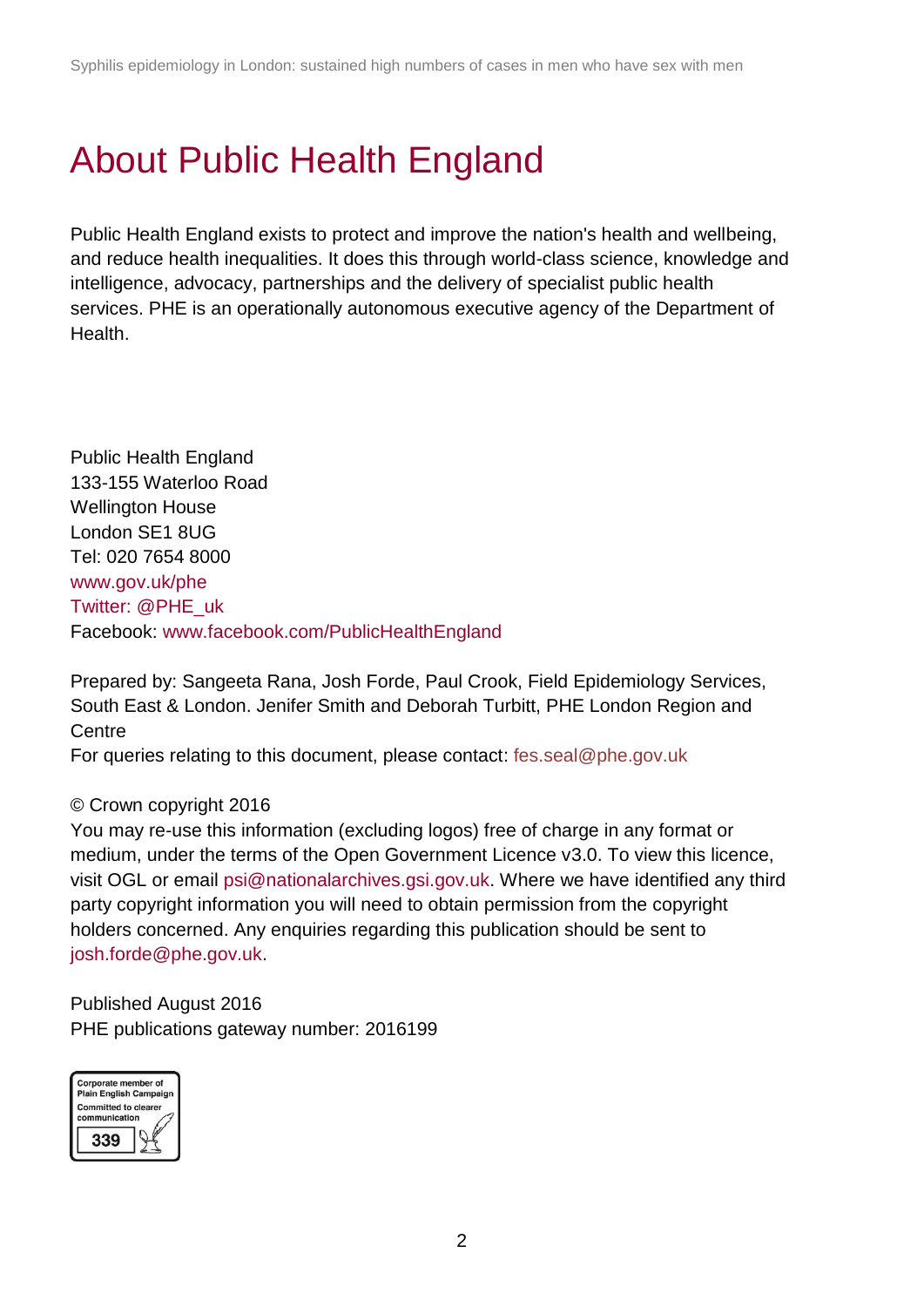Syphilis epidemiology in London: sustained high numbers of cases in men who have sex with men

## **Contents**

| About Public Health England       | 2              |
|-----------------------------------|----------------|
| <b>Executive summary</b>          | $\overline{4}$ |
| Aim                               | $\overline{7}$ |
| Context                           | $\overline{7}$ |
| Data sources                      | 10             |
| Epidemiology                      | 11             |
| <b>Discussion</b>                 | 22             |
| References                        | 24             |
| Appendix                          | 26             |
| About Field Epidemiology services | 27             |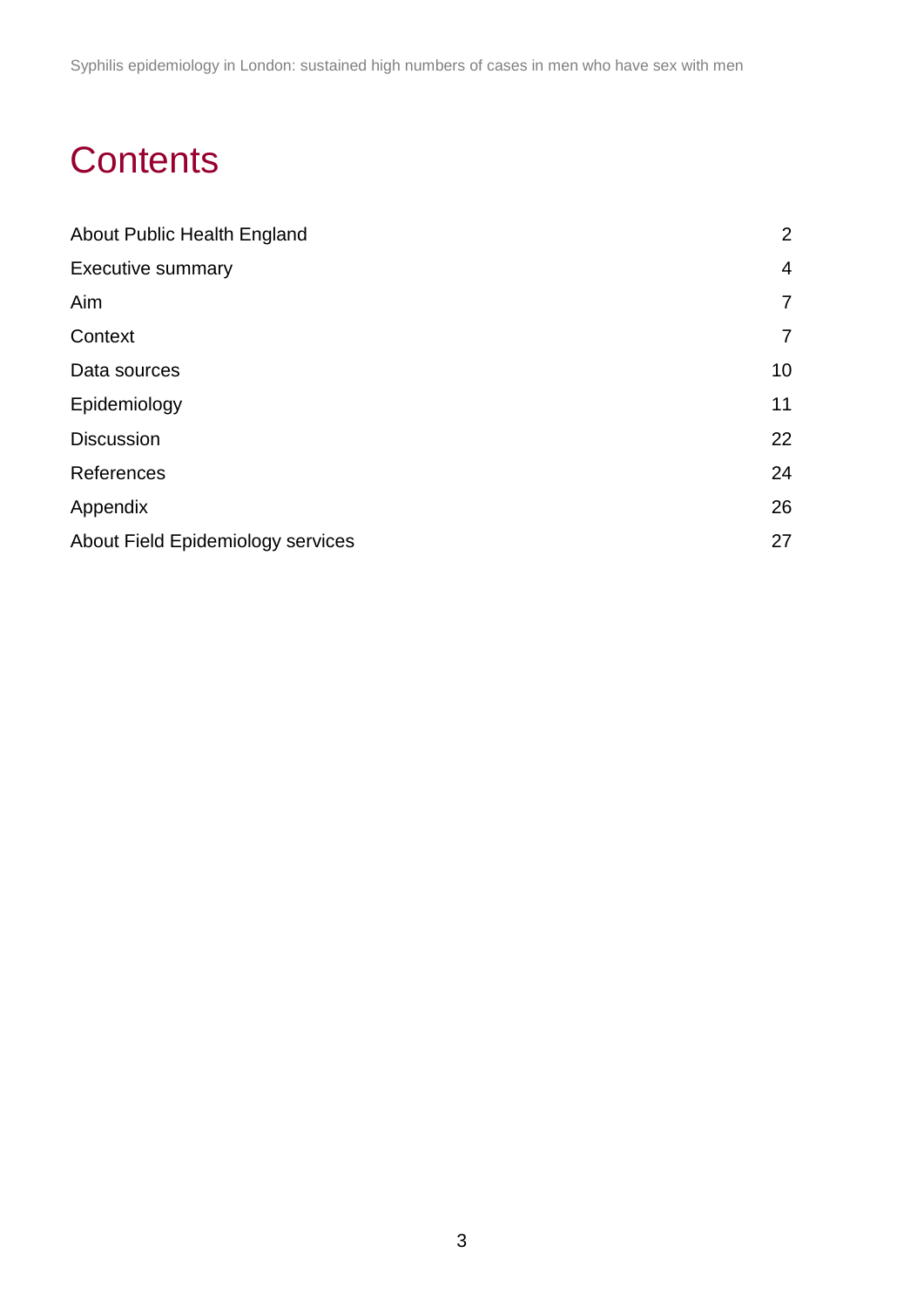## <span id="page-3-0"></span>Executive summary

Syphilis is a sexually transmitted infection (STI) caused by the *Treponema pallidum* organism. *S*ince the late 1990s, there has been a sustained increase in the numbers of syphilis cases in England. Several outbreaks have been reported across England, the majority among men who have sex with men (MSM) although smaller outbreaks among heterosexuals have also been reported.

London bears an increasingly disproportionate burden of syphilis cases. In 2015, 2,811 Londoners were diagnosed with syphilis, accounting for 56% of all cases in England  $(5,042).$ <sup>1</sup>

- the rate of syphilis diagnoses in London in 2015 was over three times higher than the rate in England overall, and over five times higher than any other PHE centre.<sup>1</sup>
- since 2010 the number of cases of syphilis in Londoners has increased by 163%, with a 22% increase in the year from 2014 to 2015.

Syphilis was diagnosed in residents of all London local authorities (LAs) in 2015, and most LAs saw an increase in syphilis cases.

- central London boroughs continue to have the highest numbers of cases.
- in 2015, London boroughs made up 18 out of the top 20 LAs in England with the highest rates of syphilis.<sup>1</sup>
- 18 boroughs in London had more than 50 cases of syphilis in 2015 and the following had more than 100: Camden, Hackney, Haringey, Islington, Lambeth, Lewisham, Southwark, Tower Hamlets, Wandsworth, Westminster.

Men who have sex with men (MSM) in London are disproportionately affected by syphilis and this is worsening.

- in 2015, 2,406 syphilis cases were diagnosed in MSM in London.
- MSM accounted for 90% of syphilis cases in 2015.
- from 2010 to 2015, the number of syphilis diagnoses in MSM increased from 724 to 2,406 (232% increase), with an increase of 18% from 2014 to 2015 alone.
- in 2015, over half of MSM syphilis diagnoses were in individuals co-infected with HIV (51%), and 53% of MSM diagnosed with syphilis were diagnosed with another new STI during the same episode or within the previous year.
- the median age of MSM diagnosed with syphilis in 2015 was 36 years old, the majority were white (74%) and 44% were born in the UK.

Diagnoses of syphilis in heterosexuals in London have been stable though continue to be higher than we would like with effective preventive measures in place. There is sustained transmission of HIV among MSM in London and also increases in a range of other infections transmitted sexually in this group. Evidence from recent outbreaks and rises in *Shigella* and lymphogranuloma venereum (LGV) in MSM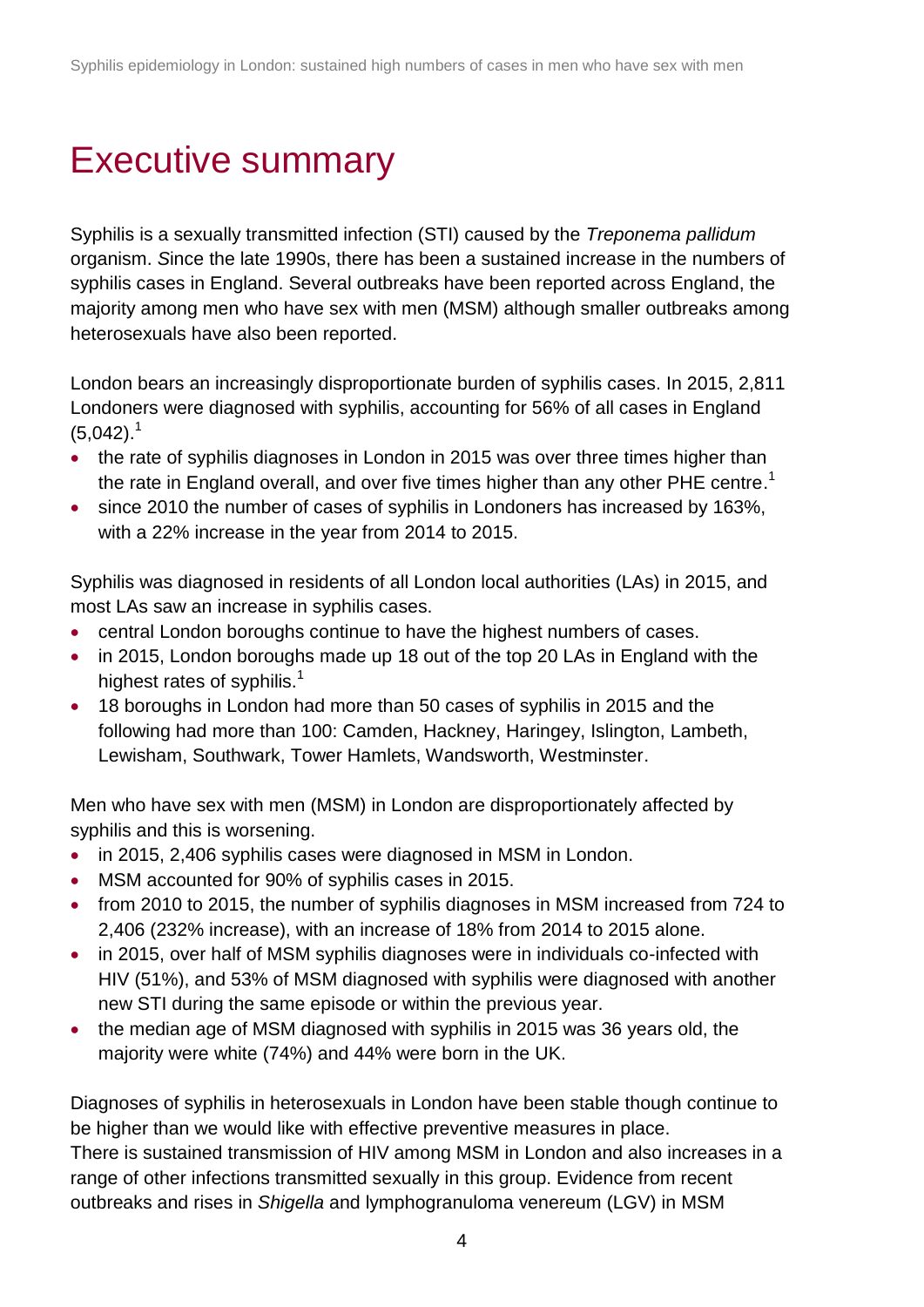indicate that risky sexual behaviours are contributing to transmission. High-risk behaviours reported include sero-adaptive behaviour (ie choosing a partner based on HIV status), chemsex (sex under the influence of recreational drugs), high numbers of sexual partners, 'app' or venue facilitated sexual networks and condomless sex. Syphilis infection is a marker of high-risk sexual activity, and these risk behaviours are likely to be a factor in the observed, and adverse, increase in syphilis in London.

Action is needed to address the sustained high numbers of cases of syphilis in London, by focusing on preventing transmission in MSM. Early testing and treatment is essential, in addition to robust contact tracing and promotion of safer sex by both ensuring the ready availability of condoms and tackling the underlying drivers for not using condoms during sexual activity.

### Implications for prevention

LA health and wellbeing boards are advised to identify which segments of their populations would benefit from targeted action to address the sexual health needs of MSM and act accordingly as outlined in the 2014 PHE report 'HIV and STIs in men who have sex with men'. This covers a range of measures required to stem transmission of STIs in MSM in general including tackling the underlying causes such as chemsex and other aspects of reducing substance misuse and raising awareness of the consequences of practices such as sero-adaptive behaviour.

In some cases a collaborative approach will be most appropriate and LAs should consider work with PHE to take action to increase MSM awareness of the following, especially among those who are HIV positive:

- the rise in syphilis in MSM
- the benefits of early testing and treatment
- the importance of participation in contact tracing

PHE should work through its relationships with professional bodies and with the NHS to ensure clinicians are aware of the increase in syphilis, and the different ways in which this may manifest in clinical settings.

PHE should work with providers of sexual health services to identify further risk factors for transmission, including particular venues or channels used by cases to meet sexual partners.

Commissioners of sexual health services are advised to ensure that contact tracing at services they commission is robust and that appropriate drug and alcohol services are available.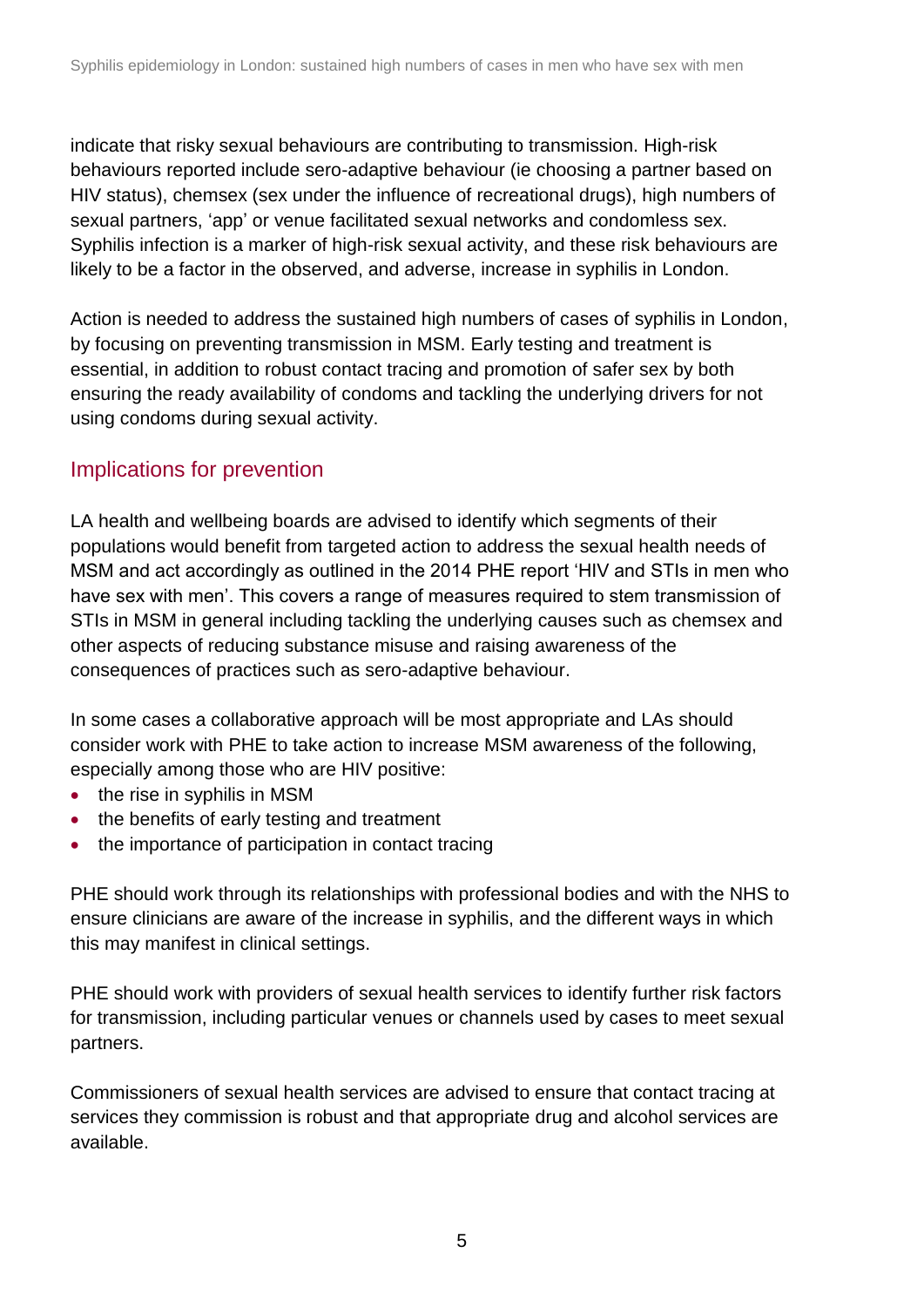Providers of sexual health services should:

- offer sexual health screens including an HIV test annually to MSM, three monthly to MSM having unprotected sex with new or casual partners
- make the most of health promotion opportunities when a test result is negative
- optimise contact tracing including development and application of appropriate standards for contacts per case for syphilis diagnoses
- train staff to rapidly assess drug and alcohol use in clients, provide harm minimisation advice and promptly refer to appropriate services if indicated

## PHE's messages for MSM

- have an HIV and STI screen at least annually and every three months if you are having unprotected anal intercourse with casual or new sexual partners
- always use a condom correctly and consistently until all partners have had a sexual health screen
- reduce the number of sexual partners and avoid overlapping sexual relationships
- unprotected sex with partners believed to be of the same HIV status (serosorting) is unsafe. For the HIV positive person, there is a high risk of acquiring other STIs and hepatitis. For the HIV negative person, there is a high risk of acquiring HIV infection as well as acquiring STIs and hepatitis
- ask your sexual health clinic where you can get support to reduce the likelihood of acquiring STIs and other adverse health outcomes associated with recreational drug use. People who inject drugs are advised to use a full set of clean equipment for each injecting episode and make use of resources on the Harm Reduction Works website to keep themselves safe and reduce health harms [http://www.harmreductionworks.org.uk/hep\\_c.html](http://www.harmreductionworks.org.uk/hep_c.html)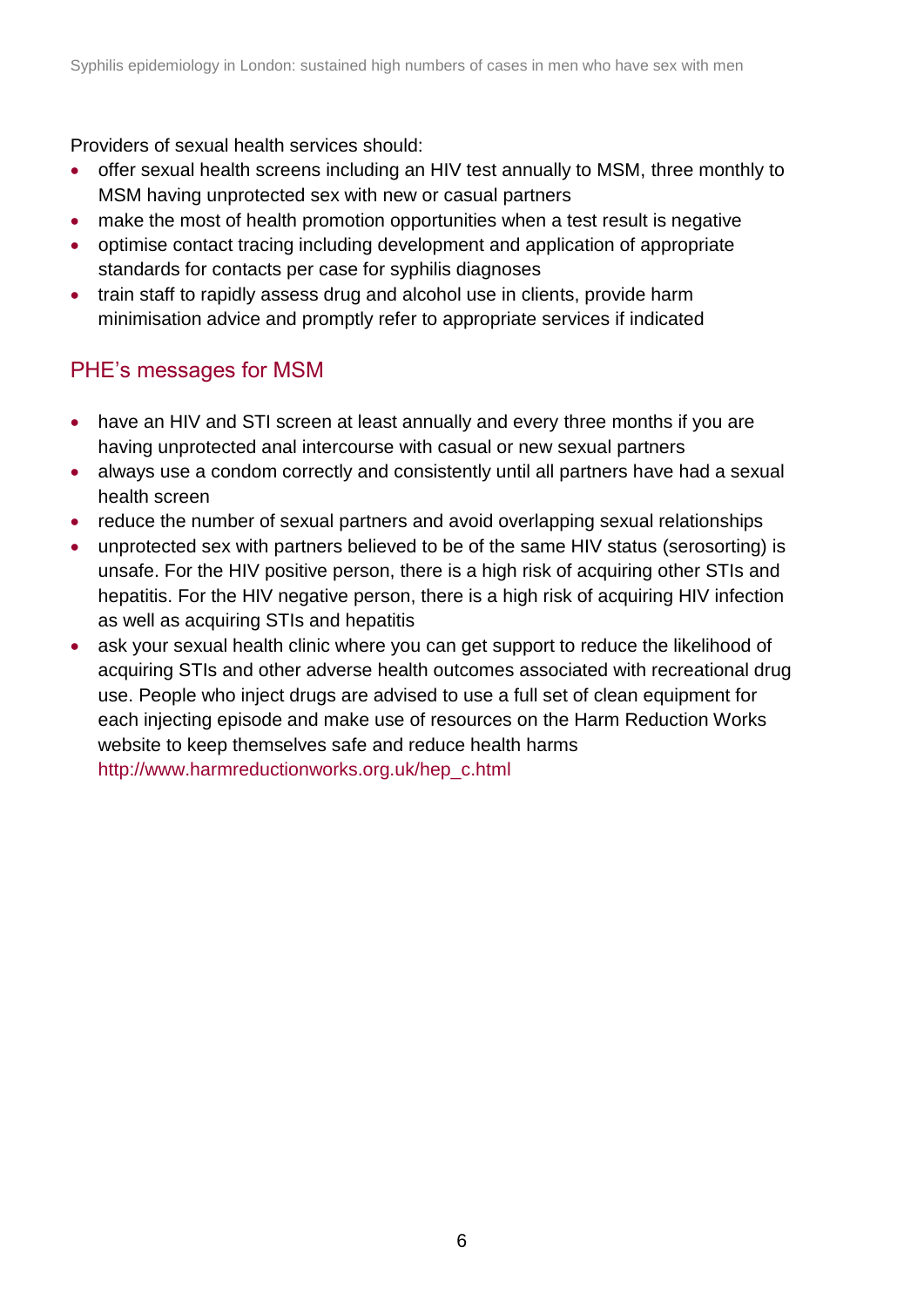Syphilis epidemiology in London: sustained high numbers of cases in men who have sex with men

# <span id="page-6-0"></span>Aim

The aim of this report is to update stakeholders on the epidemiology of syphilis in adults in London.

# <span id="page-6-1"></span>**Context**

## Syphilis infection

Syphilis infection is caused by *Treponema pallidum,* a bacteria-like spirochete. Syphilis infection can result in a range of symptoms from painless ulcers and rash to central nervous system (CNS) disease and death. The incubation period for syphilis is usually three weeks but can range from ten days to three months. $2$ 

Primary syphilis infection presents as a painless papule or ulcer at the site of infection usually lasting for three to six weeks. $3$  followed by a secondary stage characterised by more widespread symptoms including malaise, fever, headache, swollen glands, night sweats and rash. Secondary symptoms usually resolve within weeks to months leading into a latent phase in which some symptoms may continue.<sup>2,4,5</sup> Early latent syphilis refers to cases of latent syphilis where infection occurred in the last 12 months. $3$  In this report, infectious syphilis refers to primary, secondary and early latent infections.<sup>6</sup>

About a third of cases if untreated will progress to tertiary syphilis, characterised by serious and potentially fatal complications including CNS and cardiovascular complications and death. Tertiary syphilis is now rare due to the widespread use of penicillin and other antibiotics that *Treponema* is sensitive to.<sup>7</sup> Congenital syphilis infection can lead to miscarriage, neonatal death, or congenital disorders including bone malformations and deafness.  $2,4,5$  Co-infection with HIV may increase the likelihood of CNS disease and coincident syphilis infection also increases the likelihood of HIV transmission.

Humans are the only reservoir of *Treponema pallidum*, and transmission occurs primarily through sexual contact with an infected person; around a third of sexual contacts of an individual with active syphilis infection will contract the infection. $6$  Syphilis infection can also be transmitted from an infected pregnant woman to her developing baby, and rarely, through blood transfusion or other exposures. Syphilis can be transmitted while skin or mucous membrane lesions are present; this is most likely within the first year of infection. Congenital syphilis infection can be transmitted to the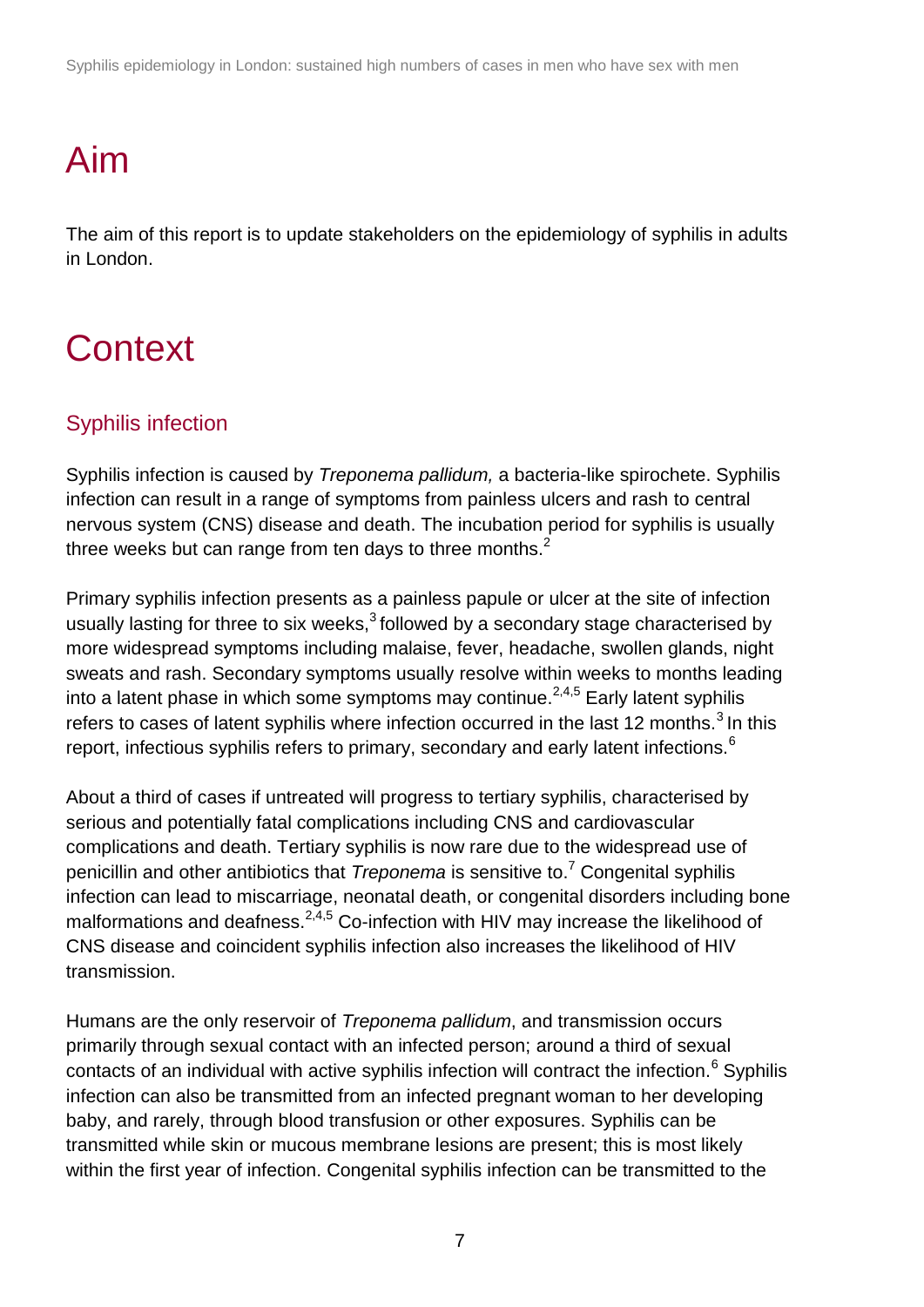developing baby throughout the course of latent infection, but is most common during early maternal infection.<sup>2,4</sup>

The majority of infectious syphilis cases are diagnosed and managed in genitourinary medicine (GUM) clinics. This report will focus on cases of infectious syphilis diagnosed and reported by GUM clinics in London. Syphilis is diagnosed through clinical history and examination and laboratory testing. Laboratory diagnosis of those presenting for treatment is made through testing of lesions and more commonly through serological testing, while opportunistic screening of asymptomatic individuals relies on serological testing alone. Microscopy and PCR (Polymerase Chain Reaction) are the key testing mechanisms for samples from lesions. Serological antibody testing relies on confirmation from two sets of tests: non-treponemal and treponemal antibody tests. $3$ 

## Epidemiology of syphilis

Diagnoses of infectious syphilis declined in England in the late 1980s and early 1990s in accordance with positive behavioural changes influenced by the HIV pandemic.<sup>8</sup> However, since increasing in the late 1990s, syphilis diagnoses have remained at elevated levels and a series of outbreaks have been reported across England over this period.<sup>6</sup> In the late 1990s and early 2000s, significant outbreaks involving from tens to hundreds of cases were reported in Bristol, Peterborough and North Cambridgeshire, Manchester, London, Brighton and Newcastle.<sup>9</sup> Three further outbreaks were reported in 2012-2014 in the East of England and Yorkshire and Humber. $6$  There is sustained transmission of syphilis among the sexually active populations in London, Manchester and Brighton.<sup>6</sup>

Sustained syphilis transmission is a marker of continuing high risk sexual activity.<sup>10</sup> The increased incidence of infectious syphilis since the epidemic began has disproportionately affected white MSM, largely in urban centres such as central London, Manchester and Brighton.<sup>8</sup> However, although smaller in number, outbreaks and persistently increased numbers of diagnoses have also been reported in heterosexual men and women during the epidemic. $6$  Cases of congenital syphilis also continue to be identified in England.<sup>11</sup>

## Other STIs in MSM in London

MSM in London are disproportionately, and increasingly, affected by STIs.<sup>10,12</sup> There have been recent increases in numbers of gonorrhoea (including azithromycin resistant gonorrhoea), lymphogranuloma venereum (LGV), HIV and *Shigella* cases in MSM in London. The burden of STIs is greatest among HIV positive MSM.

The sustained transmission of these infections in MSM may be explained by reported risky sexual behaviours. For example, in recent *Shigella* and LGV outbreaks in London,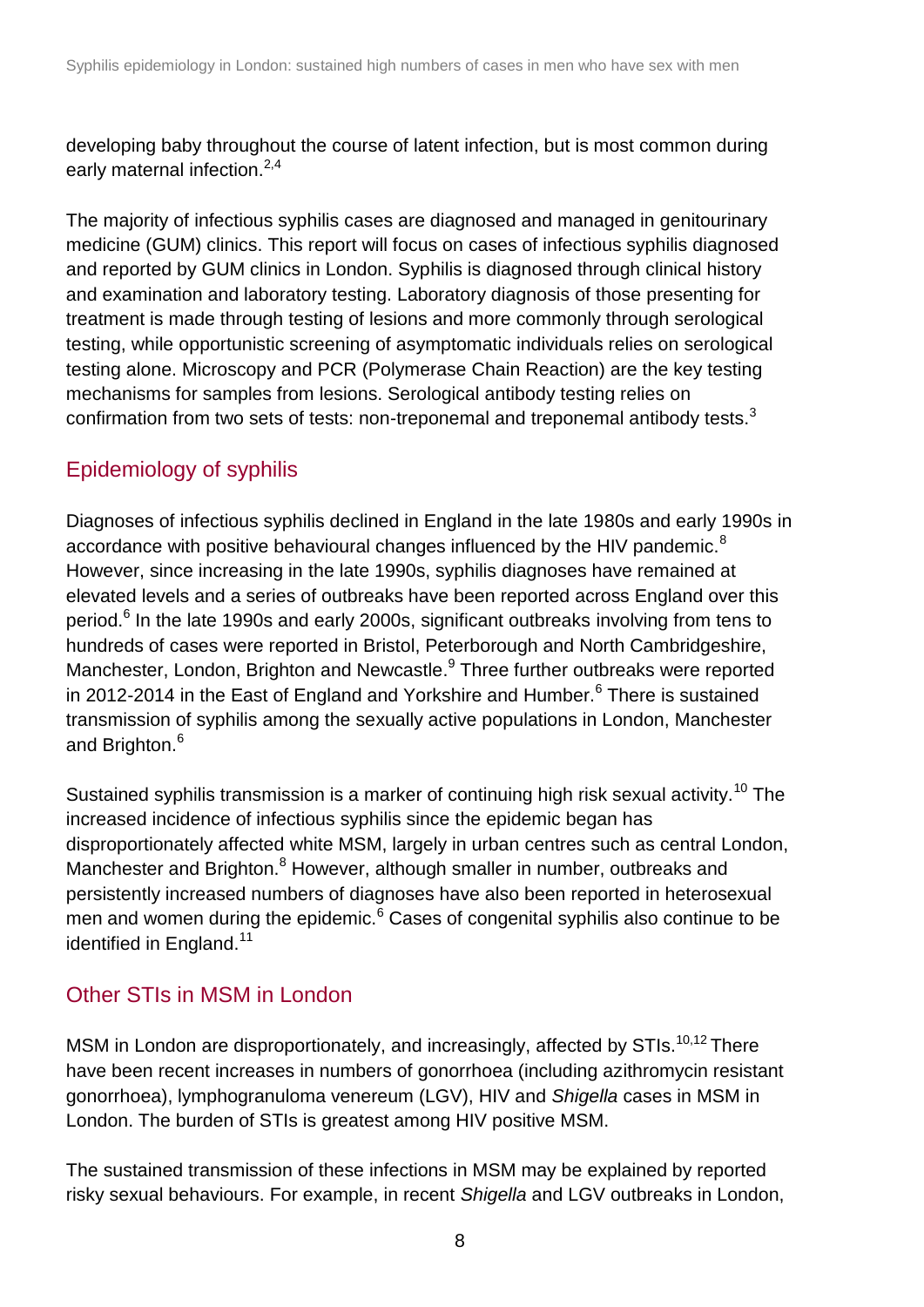risk taking behaviours reported included higher numbers of sexual partners, seroadaptive behaviours (ie choosing a partner based on HIV status), chemsex (sex under the influence of recreational drugs) and injecting drug use, meeting sexual partners through social networking applications and sex venues and condomless sex.<sup>11,12</sup>

## Syphilis prevention and control

STI outbreak control and the management of syphilis cases follows the principles outlined in HPA (Health Protection Authority, now PHE) and BASHH (British Association for Sexual Health and HIV) guidelines, with a focus on the following.<sup>7, 13</sup>

- surveillance and intelligence capture
- early testing and treatment of cases
- robust contact tracing
- health promotion to modify sexual risk behaviour, e.g. condom use
- continued monitoring and evaluation

A recent review (2015) conducted by the European Centre for Disease Prevention and Control (ECDC ) presented evidence for interventions to prevent HIV and STIs among MSM. Evidence-based effective interventions<sup>14</sup> identified included:

- promotion of condom use and provision of easily accessible condoms
- accessible HIV and STI testing through a variety of modalities including partner referral
- timely treatment for HIV and other STIs
- provision of accurate and accessible health promotion information
- MSM-competent health services, involving the target group, and including comprehensive services across the entire care pathway (eg health promotion, counselling, peer support, prevention, diagnostics and treatment)

The review also emphasised the gaps in information that exist in evaluation of interventions targeting STIs in MSM. These gaps apply to syphilis as well. For example, interventions in the areas of awareness raising, mass treatment and new partner tracing approaches have had varied success.<sup>9</sup> However, more extensive intelligence is needed around risk factors for transmission and effective prevention and control interventions, particularly on a local level.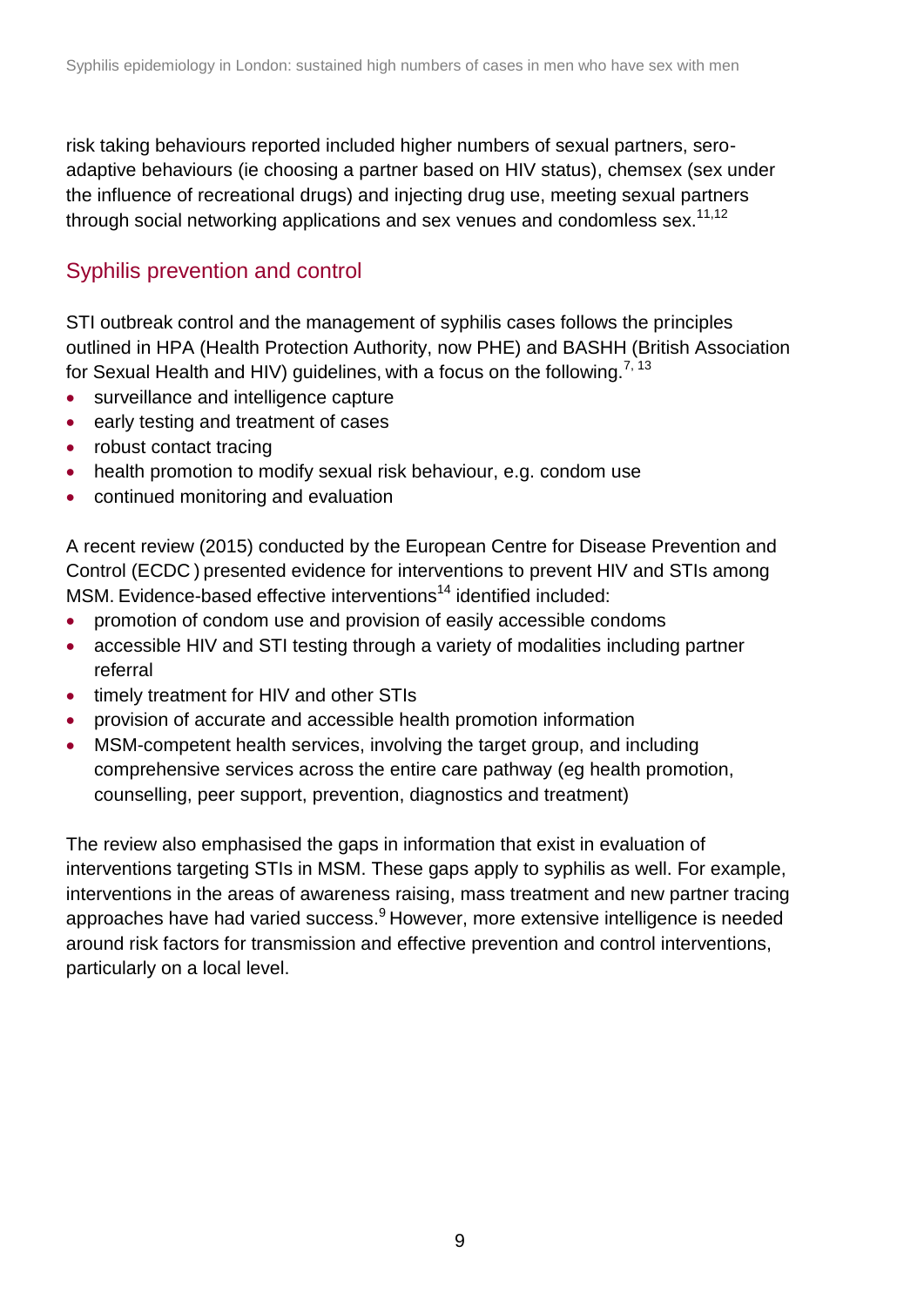## <span id="page-9-0"></span>Data sources

The GUMCAD surveillance system was the only data source used to produce this report. GUMCAD superseded a system of quarterly KC60 returns from GUM clinics in 2009. Between 1999 and 2002 respectively, there were two additional systems, the National Enhanced Syphilis Surveillance (NESS) and Local Enhanced Syphilis Surveillance (LESS) in London.<sup>15</sup> However, this data is no longer being collected.

GUMCAD is a single record level reporting system that collects information about attendances and diagnoses at genitourinary (GUM) clinics. Multiple attendances at the same clinic by the same patients can be identified althoughit is not possible to link attendances at different clinics. Limited information about the patient's area of residence is collected along with demographic data and other variables.

Syphilis cases included for analysis were A1 (primary syphilis), A2 (secondary syphilis), and A3 (early latent syphilis) as coded by clinic staff in GUMCAD reporting.

The data extract used for this report was provided in June 2016. Further information on GUMCAD is available on the PHE website.<sup>16</sup>

Mid-2014 ONS population estimates have been used for calculating 2015 rates.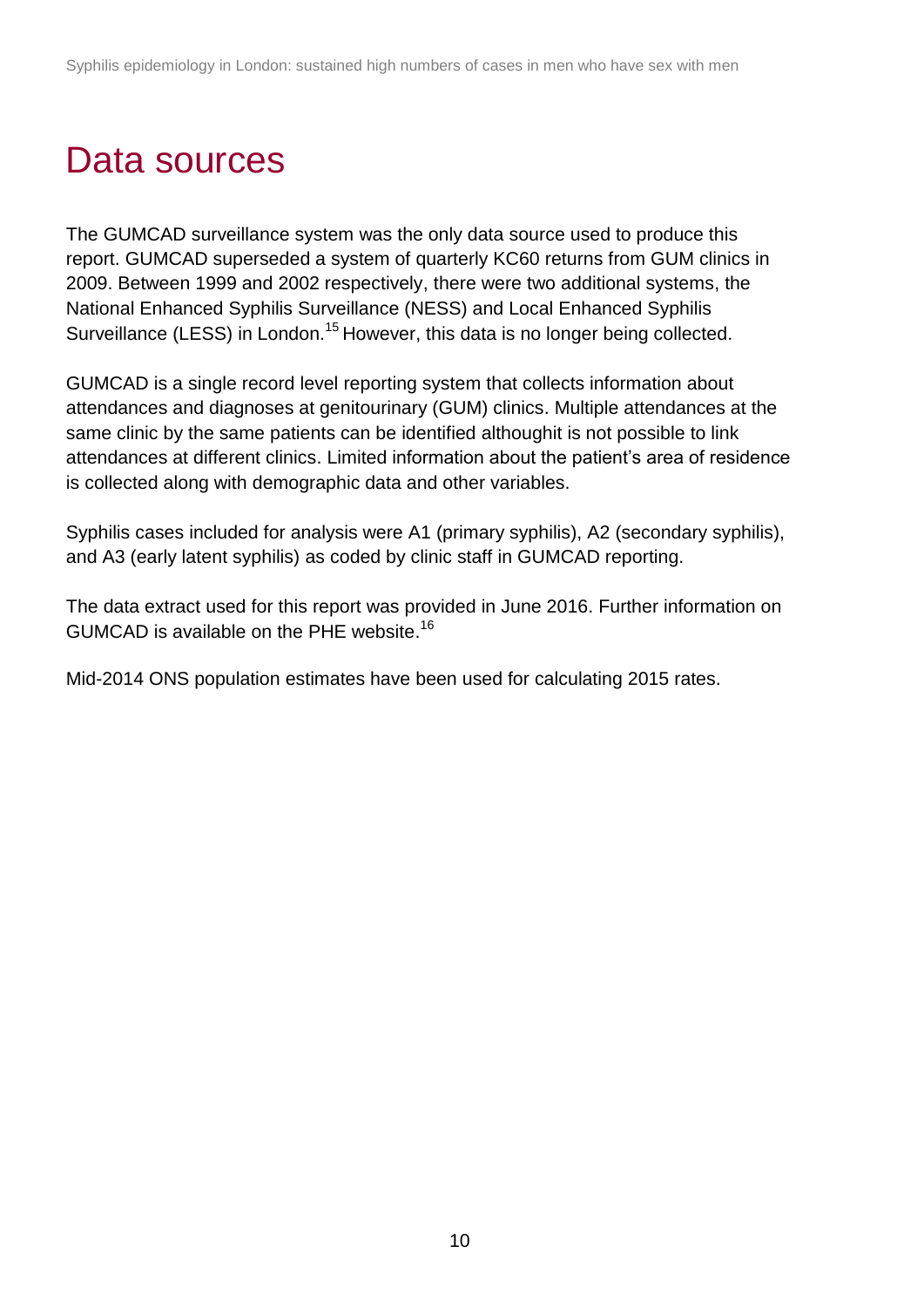# <span id="page-10-0"></span>Epidemiology

## Syphilis burden in London

London has a high burden of syphilis cases. 56% of syphilis cases reported in England in 2015 were in London (2,811 cases) and rates of syphilis have increased over the past five years (2010 to 2015) in 32 of 33 London boroughs. MSM are disproportionately affected with 90% of new diagnoses, despite comprising only about 2% of the London adult population.<sup>10</sup>

In 2015, 2,811 syphilis cases were diagnosed in London residents. This represents a rate of 32.9 per 100,000 residents. The rate is over three times higher than the rate in England overall (9.3) and over five times higher than any other PHE centre (Figure 1).





## Trend in London

The number of syphilis cases in London is rising fast. There has been an increase of 163.4% in syphilis cases in Londoners since 2010 (1,067 cases) and an increase of 21.9% since 2014 (2,306 cases) (Figure 2). This rise has been most marked in MSM (Figure 3).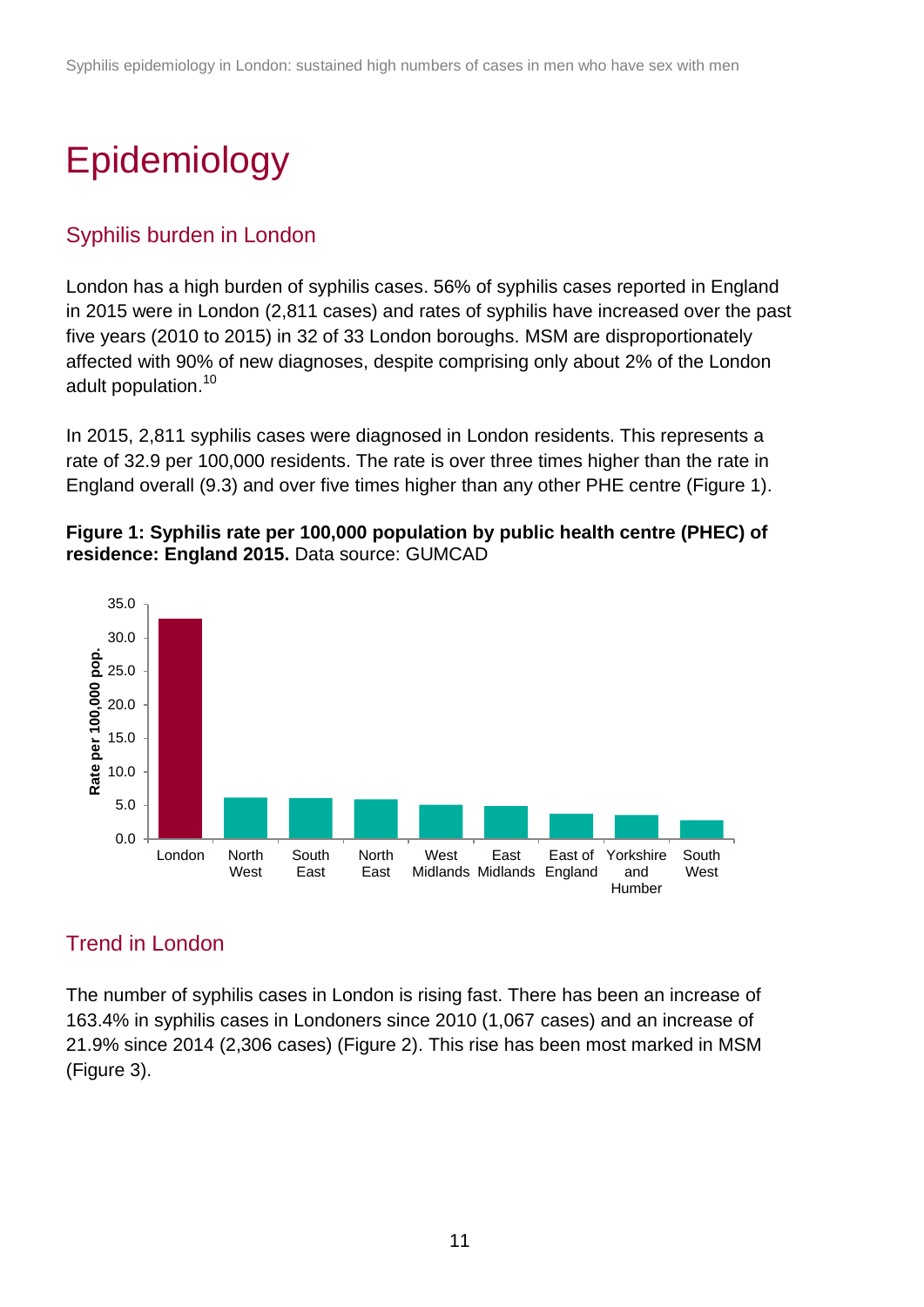

**Figure 2: Syphilis diagnoses by year in London residents, 2010-2015.**  Data source: GUMCAD





## Burden by local authority

There is marked variation in the rate and number of cases of syphilis by local authority. The rate in Lambeth (140.5 per 100,000) is approximately 70 times higher than in Havering (2 per 100,000) (Figure 4) (Appendix).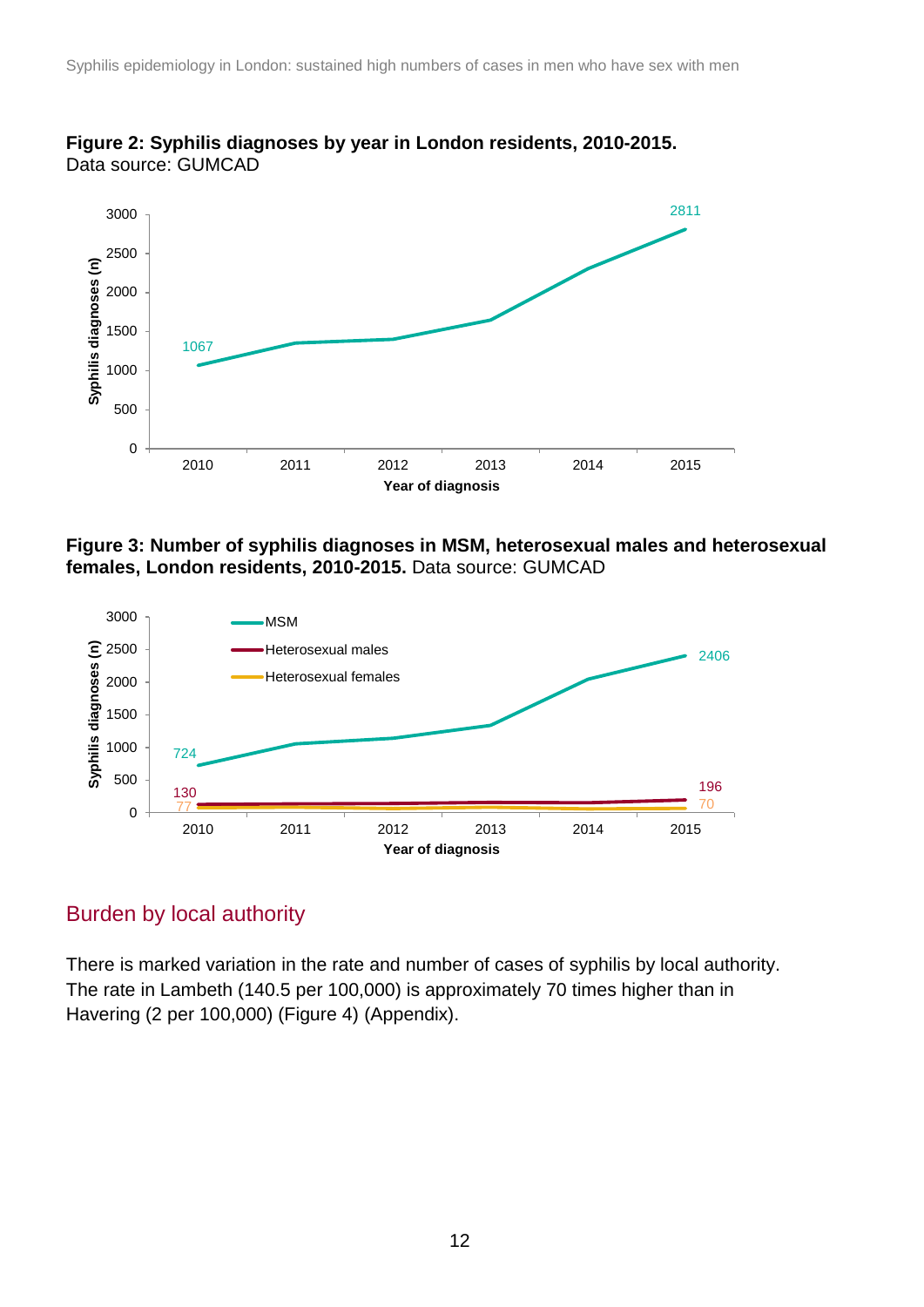## **Figure 4: Syphilis rates per 100,000 population by local authority of residence in London, 2015.\*\***

Data source: GUMCAD



**\*\*** In local authorities with small numbers of cases/populations eg City of London, rate estimates are less precise and therefore have larger confidence intervals

Ten London LAs had more than 100 diagnoses of syphilis among their residents in 2015: Camden, Hackney, Haringey, Islington, Lambeth, Lewisham, Southwark, Tower Hamlets, Wandsworth, Westminster. This can be compared to the locations of clinics where diagnoses were made (Figure 5).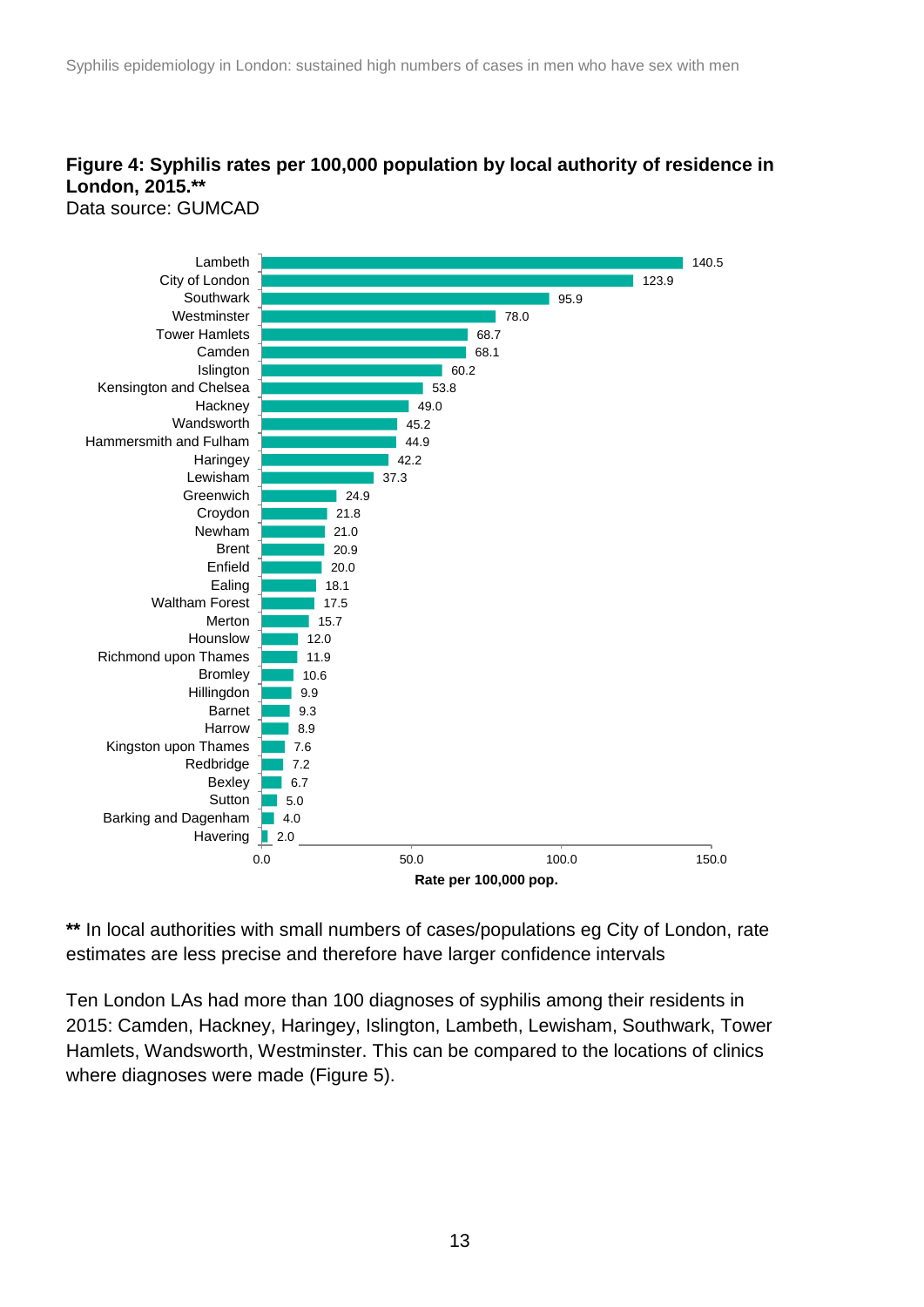#### **Figure 5: Numbers of syphilis diagnoses by GUM clinic of diagnosis, London residents, 2015.** Data source: GUMCAD



The highest rates of syphilis were reported in central London authorities (LAs) (Figure 6), although rates of syphilis have risen across most London authorities over the last five years (32 of 33) (Figure 7). The syphilis rate per 100,000 population for inner London was 63.1 compared to 13.0 in outer London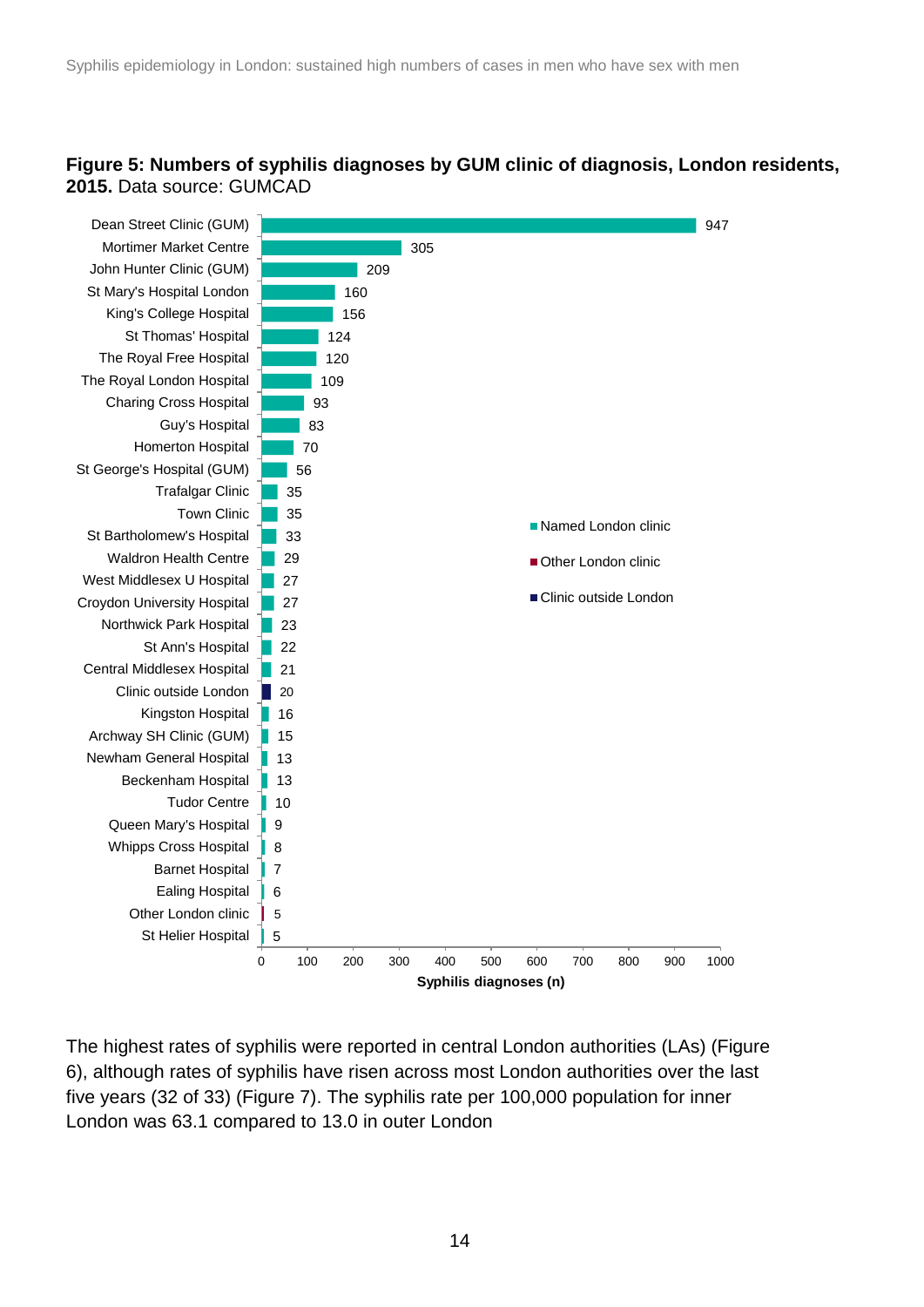#### **Figure 6: Map of syphilis rates per 100,000 residents by local authority in London, 2015.**  Data source: GUMCAD

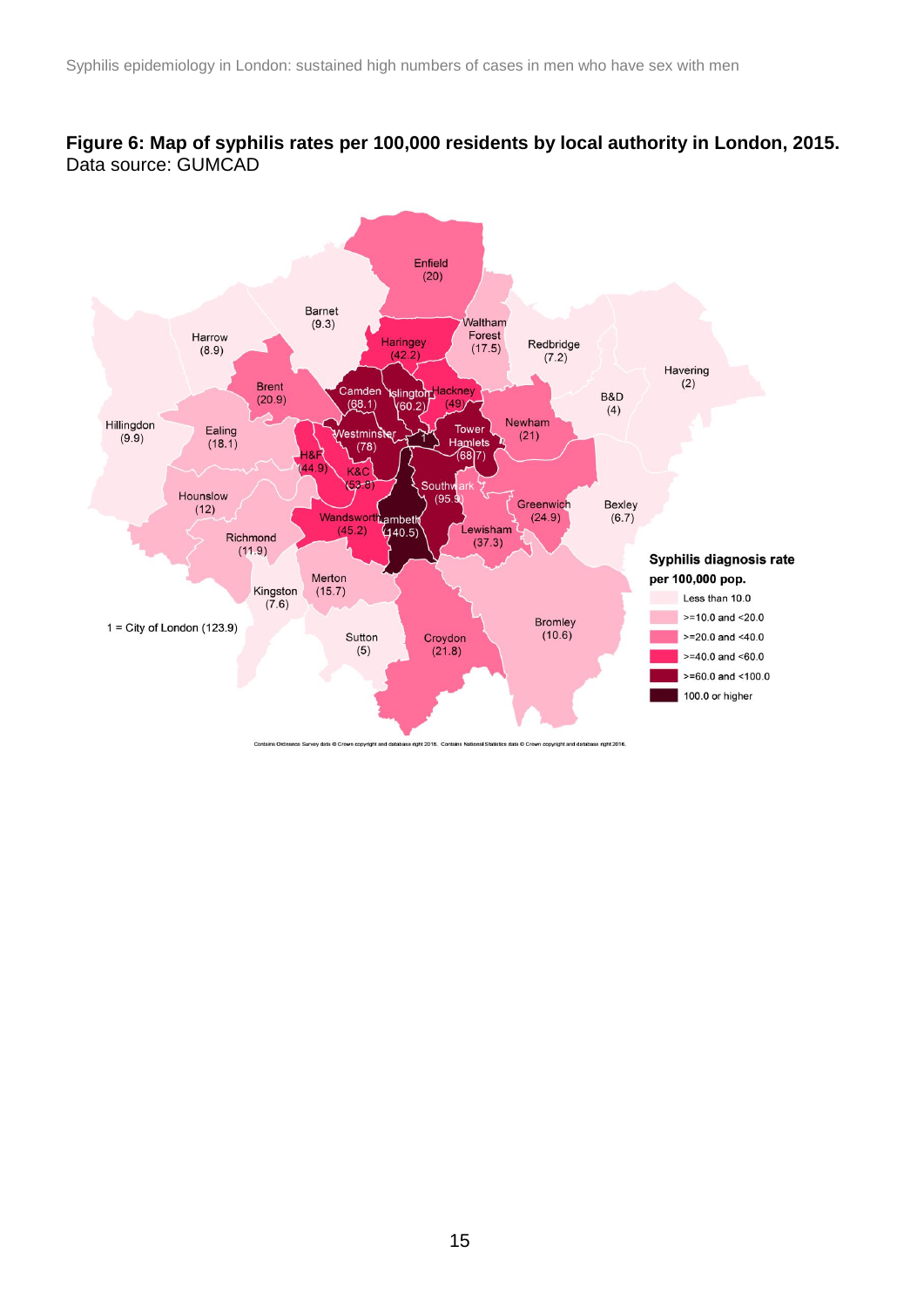#### **Figure 7: Map of percentage increase in rates of syphilis per 100,000 residents by local authority in London, from 2011 to 2015.** Data source: GUMCAD



### Age, sex and sexual orientation

The majority of syphilis cases in London are diagnosed in men who have sex with men (MSM) in central London, with a slightly older age profile than the profile for STIs overall in London.<sup>2</sup> Almost all cases of syphilis (96.5%) diagnosed in 2015 were male, with 89.9% diagnosed in MSM.

The median age of MSM cases (36 years) was lower than heterosexual male (38 years) and higher than heterosexual female cases (31 years) (Figure 8).

There were no cases of syphilis in children below 15 years of age or cases of congenital syphilis in 2015 in London.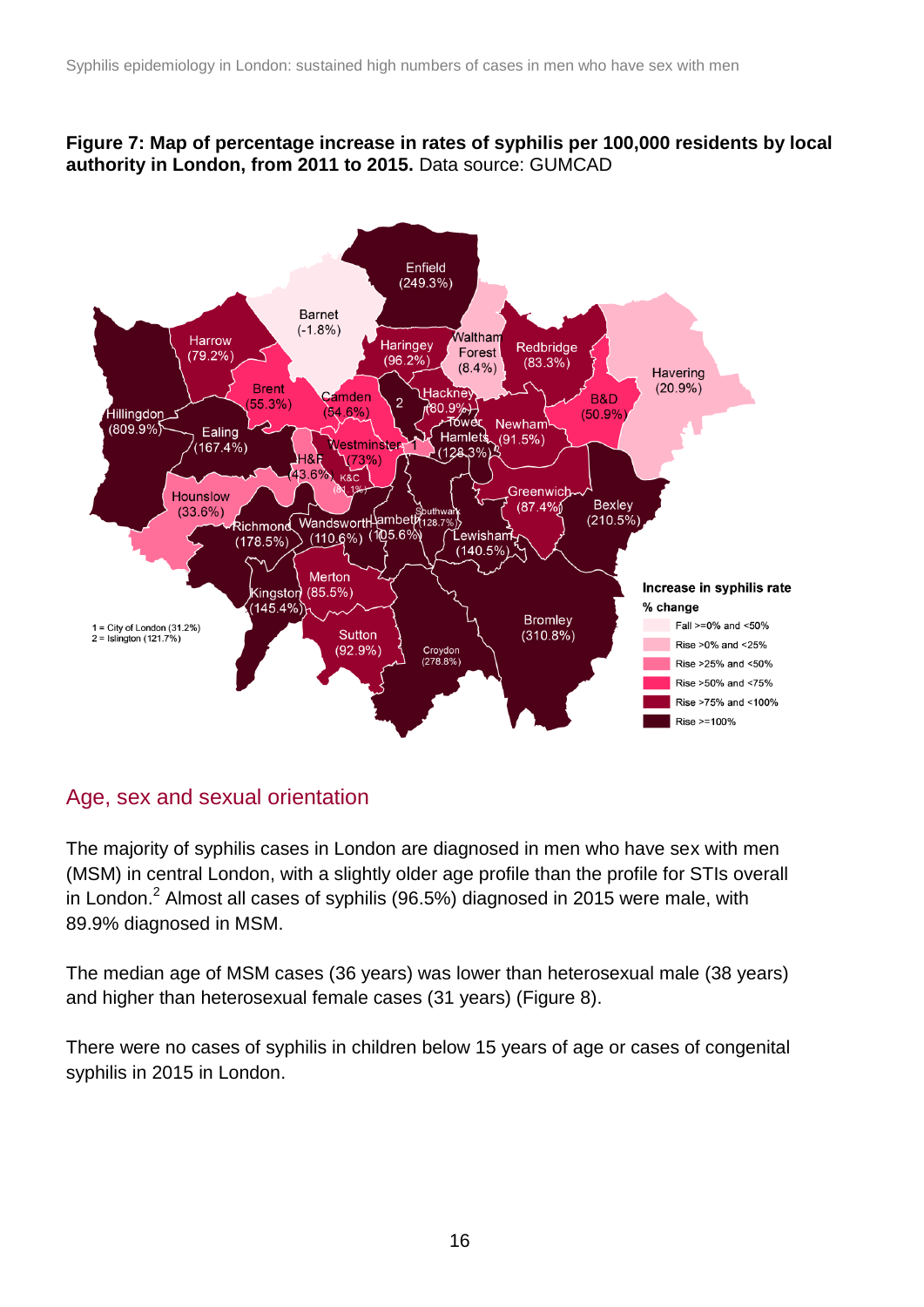



The vast majority of cases of syphilis in London in 2015 were diagnosed in MSM (89.9%), in residents of central London local authorities (Figure 9).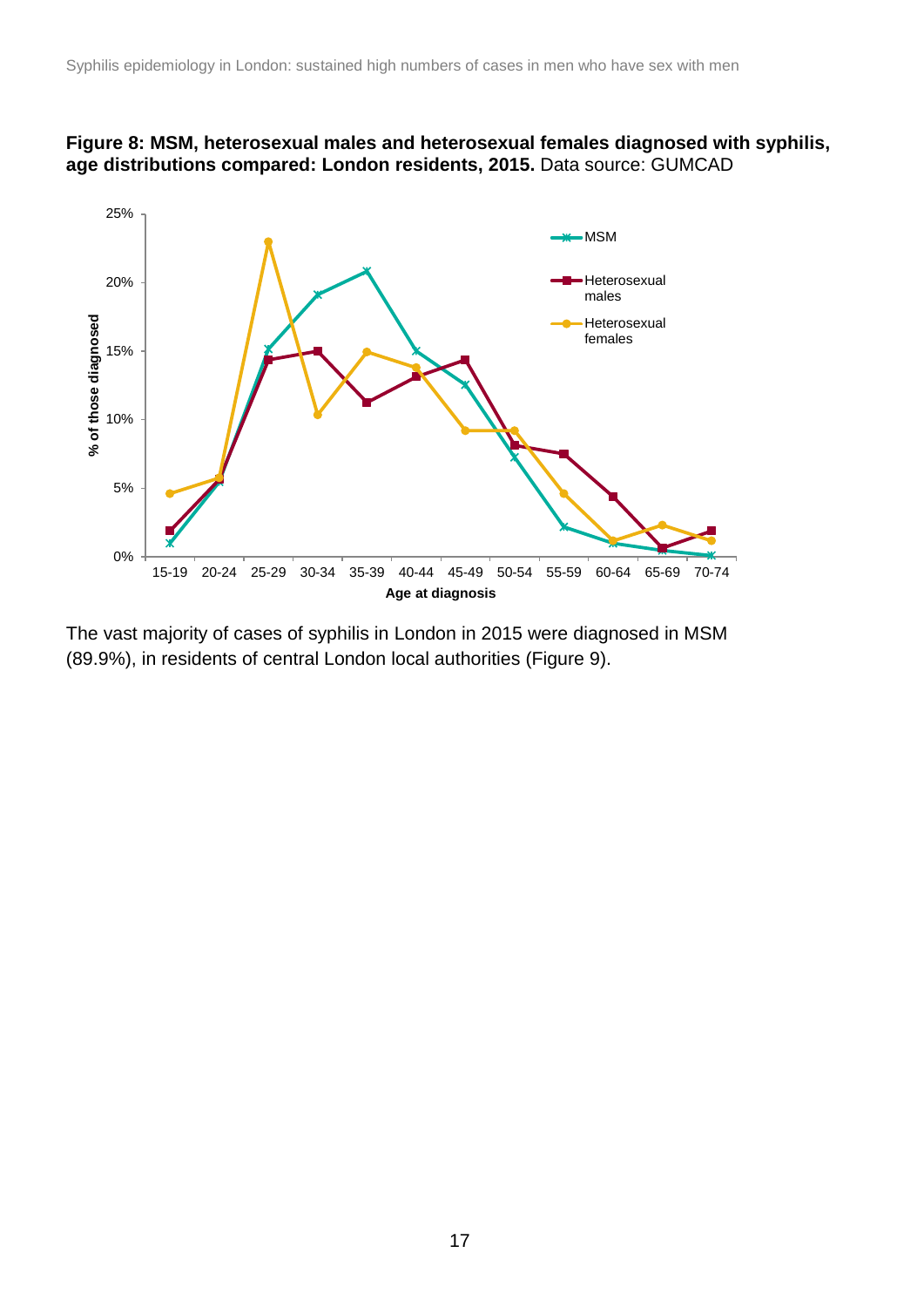#### **Figure 9: Map of the number of syphilis diagnoses in MSM by local authority, London residents, 2015.** Data source: GUMCAD



## **Ethnicity**

Among MSM and heterosexual males, most syphilis diagnoses were in white men. However, black men and women were over-represented as a proportion of heterosexual cases (Figure 10). There was a high proportion of cases in white MSM (74%) compared to white heterosexual males (61%). Syphilis cases in heterosexual females were disproportionately concentrated in black (31%) and mixed (15%) ethnicity women.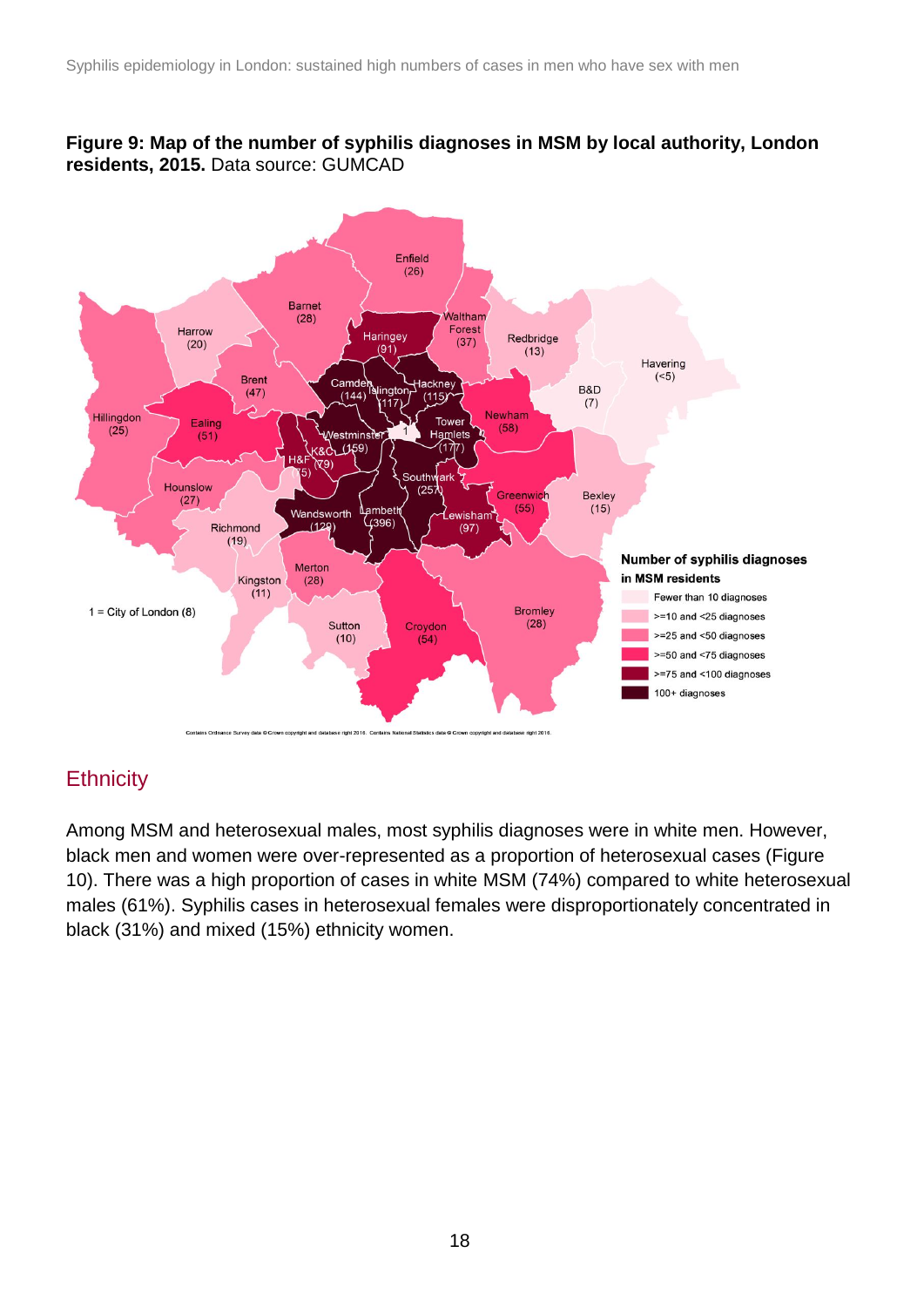#### **Figure 10: MSM, male heterosexuals and female heterosexuals diagnosed with syphilis in London by ethnicity, 2015.** Data source: GUMCAD



## Region and country of birth

Less than half of all syphilis cases in London in 2015 were in those born in the UK. In MSM and heterosexual males, the primary regions of birth of cases were in the UK and the rest of Europe. The pattern in heterosexual females was more varied (Figure 11). From 2012 to 2015, the highest number of syphilis cases in MSM were in those born in the UK, followed by Brazil, Italy and Spain (Figure 12).

Less than half of MSM (44%) and heterosexual males (47%) with syphilis diagnoses in 2015 were born in the UK and approximately one quarter (28% and 26% respectively) were born in the rest of Europe. In MSM, among the remaining cases Latin America/Caribbean-born was the highest represented in MSM cases (12%).

The pattern in heterosexual females was more varied with similar proportions born in the UK (25%), the rest of Europe (26%), Africa (20%) and Latin America/Caribbean (20%) (Figure 11).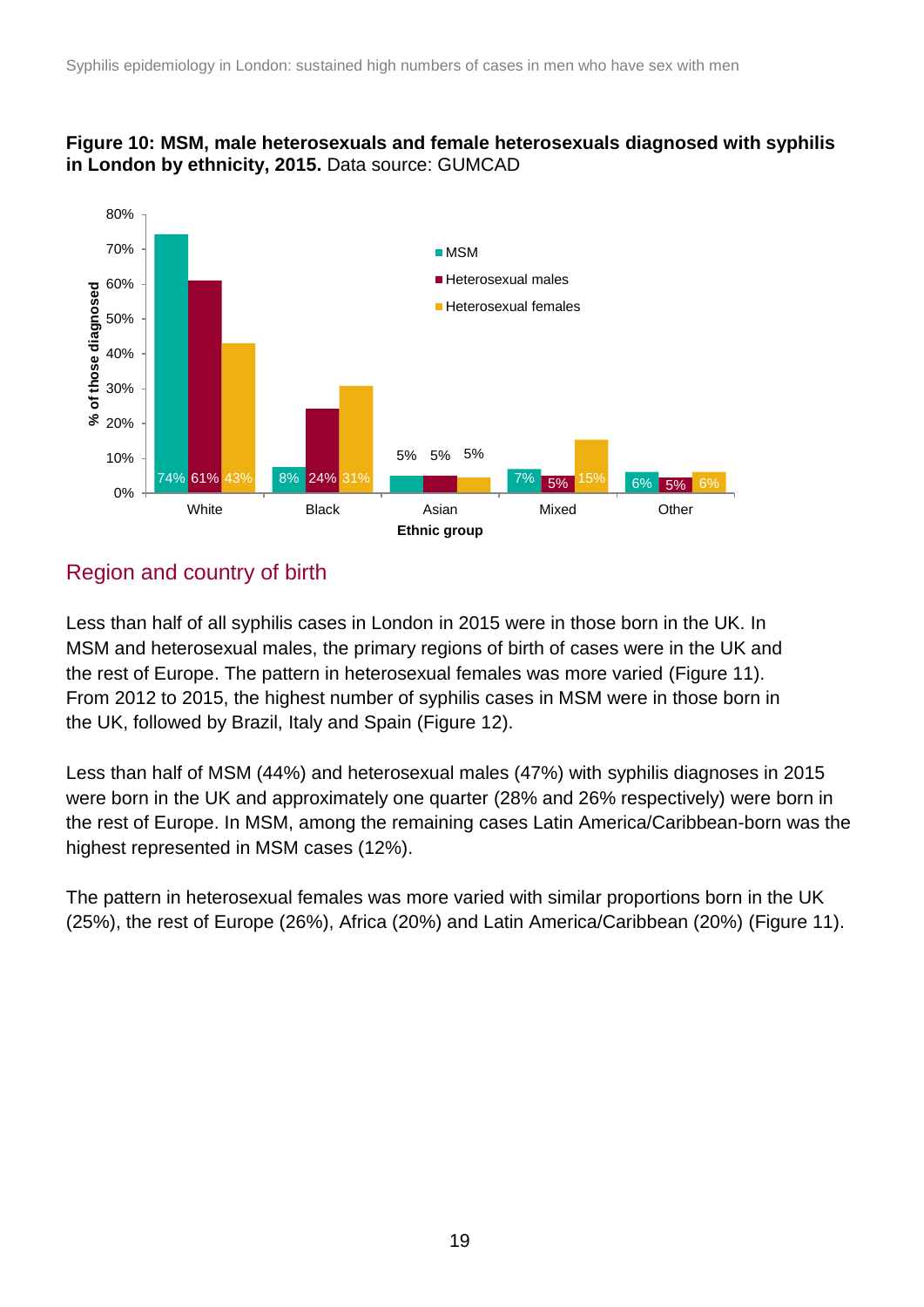#### **Figure 11: Region of birth of MSM, heterosexual males and heterosexual females diagnosed with syphilis in London, 2015.** Data source: GUMCAD



**Figure 12: Country of birth of MSM diagnosed with syphilis (10 highest by number of cases), London residents, 2013-2015.** Data source: GUMCAD



20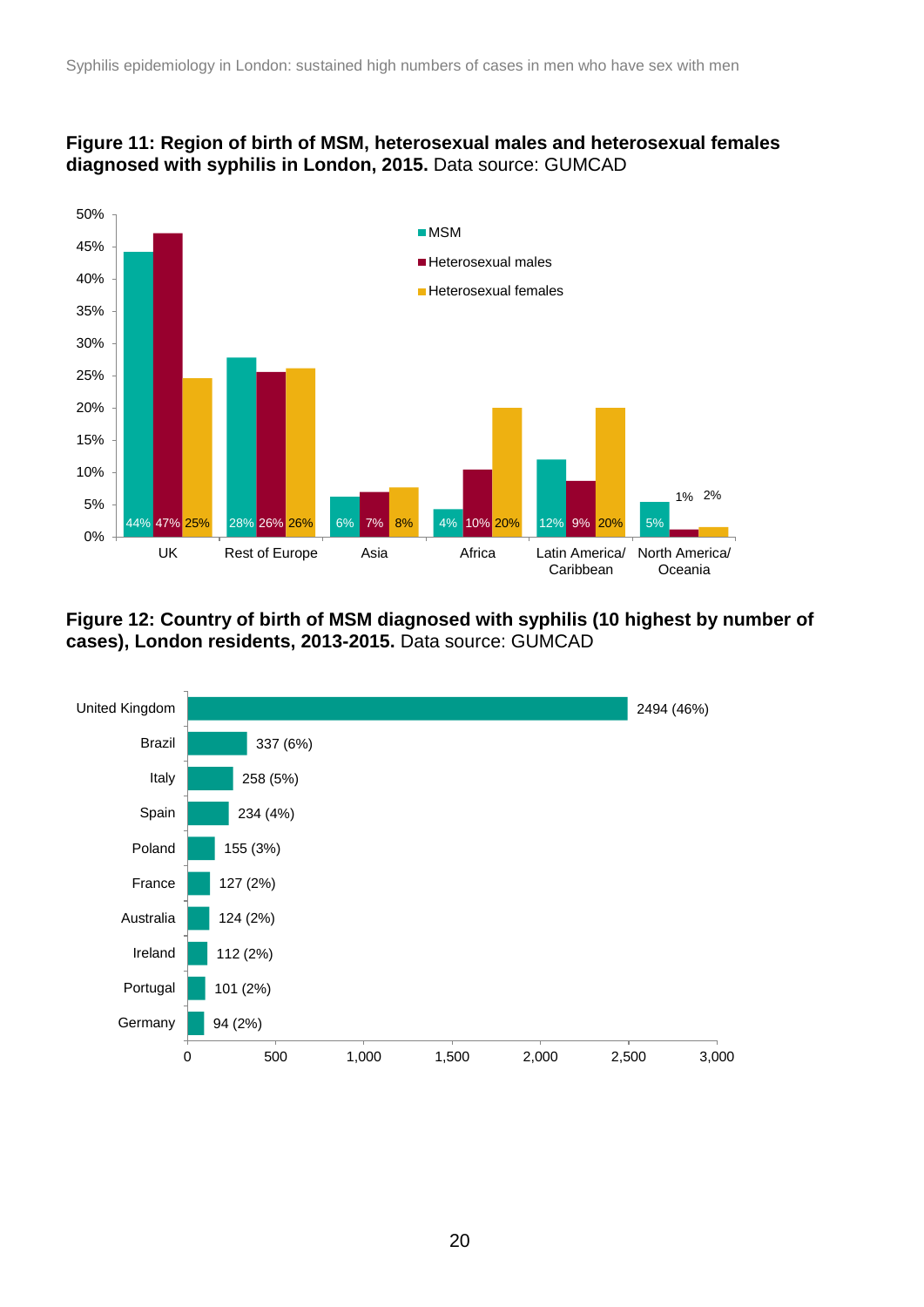### Co-infection with HIV and diagnoses of other new STIs

More than half of syphilis diagnoses in MSM in London (51%) were in individuals known to be HIV positive. More than half of MSM diagnosed with syphilis in London in 2015 were also diagnosed with another new STI in the same episode (defined as within the 42 days following the syphilis diagnosis) or preceding year.

## Stage of infection

Cases of early latent infection have continued to account for a significant proportion of infections diagnosed. This suggests that potential opportunities for early diagnosis and treatment of cases are being missed.

In 2015, 32.8% of syphilis diagnoses were of primary syphilis, 27.7% were secondary and 39.5% were early latent. This compares to 2011 when 36.6% were primary, 32.8% were secondary and 30.6% were early latent. With 40% of MSM syphilis cases detected only at the early latent stage (Table 1), action to ensure earlier detection and treatment is still required.

As presented above, over one half of syphilis cases in MSM were in individuals known to be HIV positive. Within MSM primary syphilis cases, 42% were HIV positive while 54% of MSM early latent cases were HIV positive. This suggests that cases in MSM who are HIV positive are being diagnosed at a later stage.

#### **Table 1: Stage of syphilis infection at diagnosis in MSM, heterosexual males and heterosexual females, London residents, 2015.** Data source: GUMCAD

| Risk group           | Primary | Secondary | Early latent |
|----------------------|---------|-----------|--------------|
| <b>MSM</b>           | 32%     | 29%       | 40%          |
| Heterosexual males   | 47%     | 29%       | 24%          |
| Heterosexual females | 44%     | 19%       | 37%          |

### Partner Notification

There were 132 cases (5%) where the case was identified through partner notification.

### Other information

There were 15 diagnoses where the patient was reported to be a sex worker. However, no diagnoses were reported in prisoners.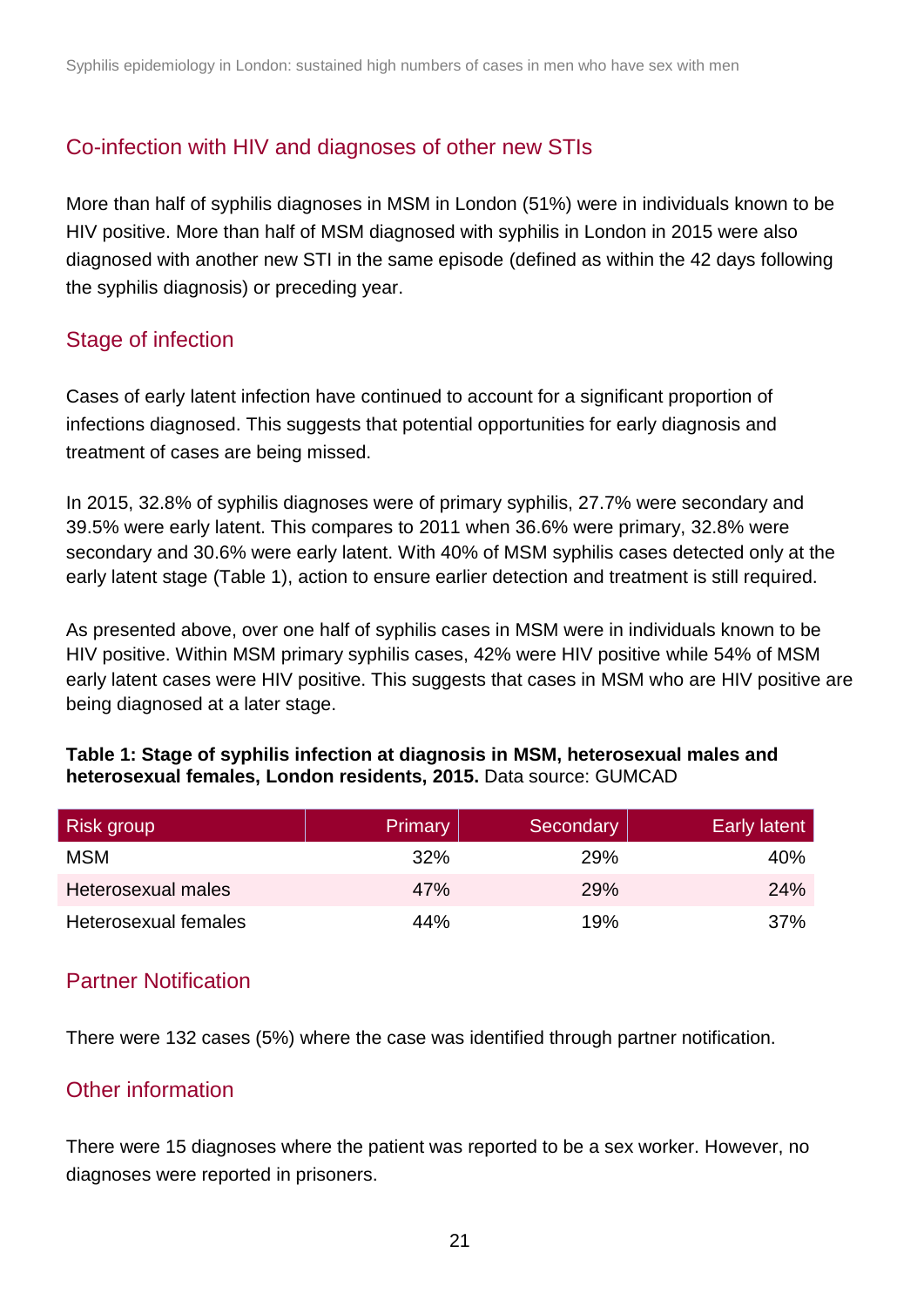# <span id="page-21-0"></span>**Discussion**

Cases of syphilis in London have continued to increase over recent years and remain at high levels. Although cases are concentrated in central London boroughs, all London boroughs had cases diagnosed last year with an increase in cases seen across the majority of boroughs.

The burden of syphilis diagnoses in London is concentrated in MSM, primarily white MSM born in the UK and the rest of Europe in an older age group (median age 36 years). HIV positive MSM are particularly affected.

It is particularly concerning that this increase continues despite active campaigns to promote condom provision and use targeted towards MSM by Do it London, the pan-London HIV prevention programme, and in an area with a fully functioning sexual health care system where MSM have open access to testing and treatment.

Sustained syphilis transmission is a marker of high-risk behaviour. The high-risk sexual behaviours driving increases in other STIs in MSM are likely to be driving the increase in syphilis, including multiple and overlapping partners facilitated through the use of apps, sero-adaptive behaviour and chemsex, associated with high levels of condomless sex. The complex underlying factors that lead to condomless sex in MSM need to be tackled, although these are challenging.

Syphilis is a curable infection, and continued high proportions of early latent infections suggest earlier detection and treatment is both required, and possible to achieve. Robust and accessible services should be available for syphilis testing, treatment and contact tracing. Regular and frequent testing should be recommended and awareness increased of syphilis symptoms.

Given the significant proportions of MSM with syphilis diagnoses who are also HIV positive, this suggests that making the most of opportunities for prevention and testing at HIV treatment services should be encouraged.

Targeted health promotion with MSM is needed, including: awareness raising of syphilis infection symptoms and the risk of onward transmission; risk behaviour modification interventions, eg consistent condom use with all casual, new partners and main partners until they have been screened, reducing numbers of partners and avoiding overlapping partners; and that sero-sorting is unsafe.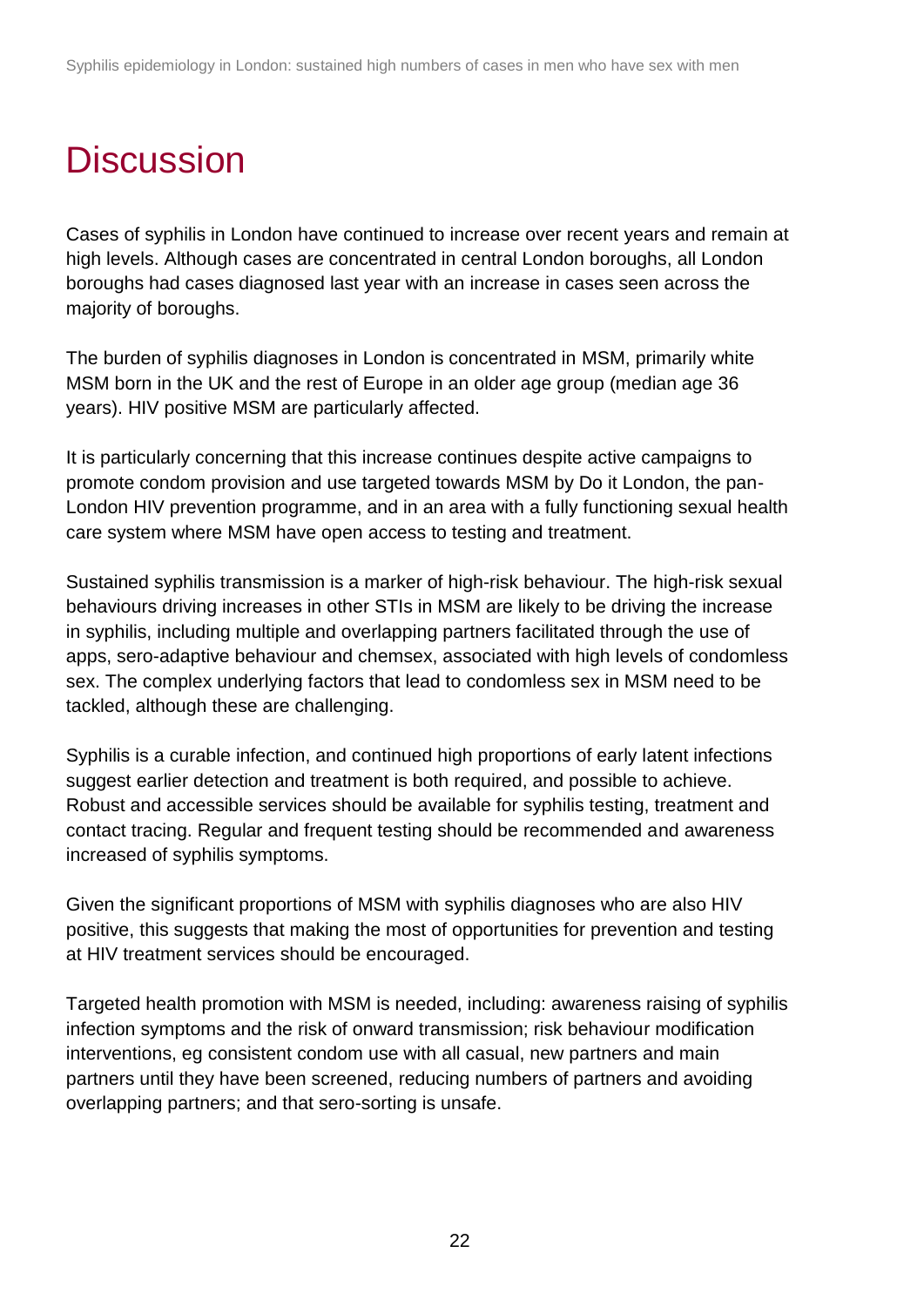Additional local data is needed on risk behaviours to understand the drivers of the epidemic and ensure prevention messages are accurately focussed, particularly information on how MSM are meeting partners.

There are multiple drivers of this continuing epidemic and action needs to be taken by the health system as a whole, with partners working together and supporting each other to deliver an effective response. This must bring together preventive action, raising awareness of the disease, improved diagnosis and earlier treatment with intervention at all parts of the care pathway. Services must be responsive to the target group(s) involved.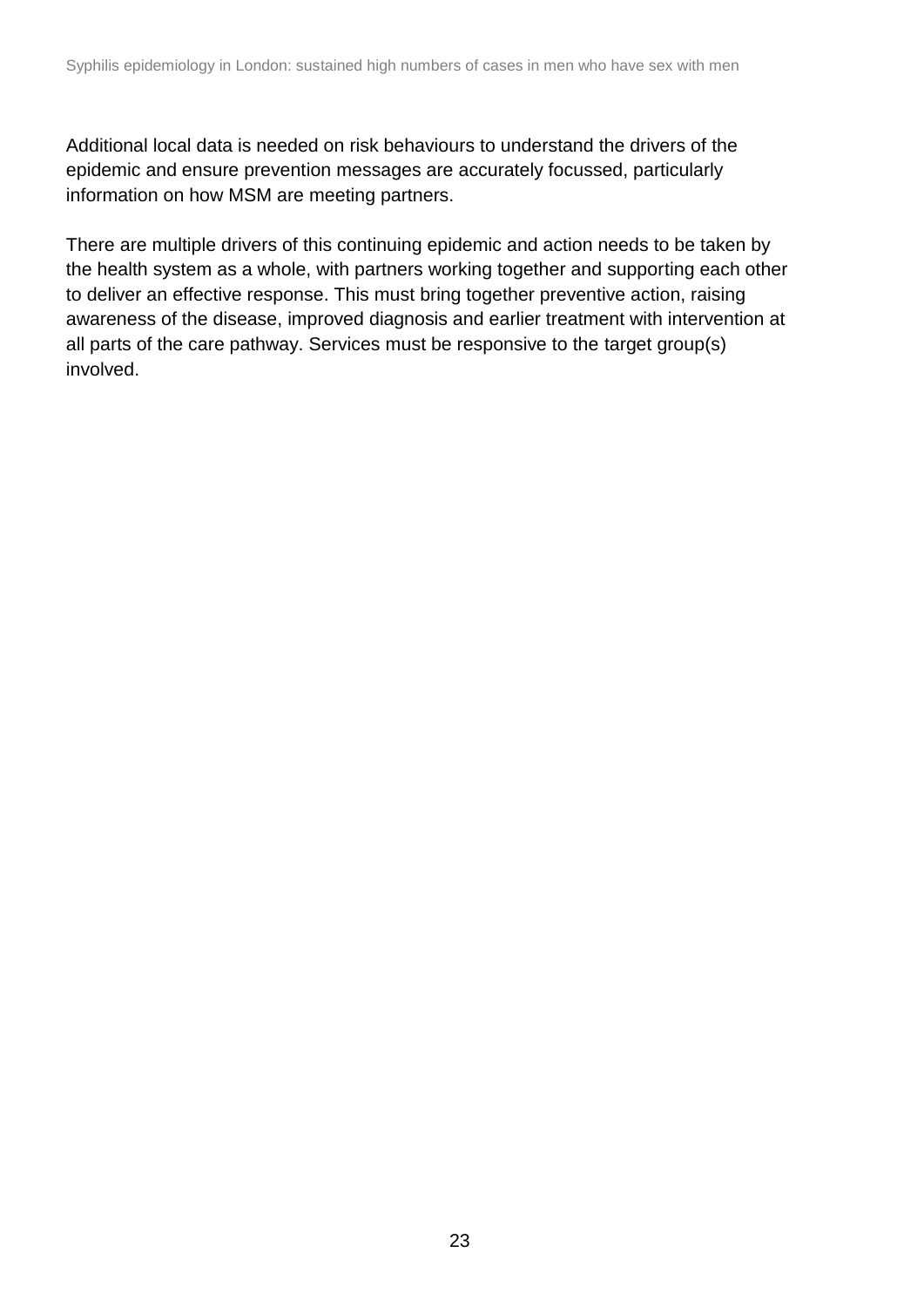## <span id="page-23-0"></span>References

- 1. Public Health England. Sexual and Reproductive Health Profiles. 2015. Available online: [fingertips.phe.org.uk](../../sangeeta.rana/AppData/Local/Microsoft/Windows/Temporary%20Internet%20Files/Drafts/fingertips.phe.org.uk)
- 2. Heymann DL. Control of Communicable Diseases Manual. 19th ed: APHA. 2008.
- 3. Centers for Disease Control and Prevention (CDC). Syphilis CDC Fact Sheet (Detailed). Available online:<http://www.cdc.gov/std/syphilis/stdfact-syphilis-detailed.htm>
- 4. Health Protection Agency. Syphilis and Lymphogranuloma Venereum: Resurgent Sexually Transmitted Infections in the UK. 2009. Available online: https://www.gov.uk/government/uploads/system/uploads/attachment\_data/file/396987/Syphi lis\_and\_Lymphogranuloma\_Venereum\_Resurgent\_Sexually\_Transmitted\_Infections\_in\_the \_UK.pdf
- 5. Public Health England. Syphilis: surveillance, data and management. 2013. Available online: [https://www.gov.uk/government/collections/syphilis-surveillance-data-and](https://www.gov.uk/government/collections/syphilis-surveillance-data-and-management)[management](https://www.gov.uk/government/collections/syphilis-surveillance-data-and-management)
- 6. Simms I, Wallace L, Emmett L, Shankar AG, Vinson M, Padfield S, et al. Recent outbreaks of infectious syphilis, United Kingdom, January 2012 to April 2014. Euro Surveill. 2014; 19(24):2-833. Available online: <http://www.eurosurveillance.org/ViewArticle.aspx?ArticleId=20833>
- 7. Kingston M, French P, Higgins S, McQuillan O, Sukthankar A, Scott C, et al. UK national guidelines on the management of syphilis. Int J STD AIDS OnlineFirst. 2015; 0(0):1-26.
- 8. Petersen J, Gibin M, Sile B, et al. Identifying and interpreting spatiotemporal variation in diagnoses of infectious syphilis among men, England:2009 to 2013. Sex Transm Infect Published Online First. 2016.
- 9. Simms I, Fenton KA, Ashton M, Turner K ME, Crawley-Boevey EE, Gorton, R, et al. The reemergence of syphilis in the UK: the new epidemic phases. Sex Transm Dis. 2005; 32(4): 220-6.
- 10.Public Health England. HIV and STIs in men who have sex with men in London. 2014. Available online: [https://www.gov.uk/government/publications/hiv-and-stis-in-men-who](https://www.gov.uk/government/publications/hiv-and-stis-in-men-who-have-sex-with-men-in-london)[have-sex-with-men-in-london](https://www.gov.uk/government/publications/hiv-and-stis-in-men-who-have-sex-with-men-in-london)
- 11.Public Health England . Recent epidemiology of infectious syphilis and congenital syphilis. 2013. Available online: [https://www.gov.uk/government/publications/infectious-syphilis-and](https://www.gov.uk/government/publications/infectious-syphilis-and-congenital-syphilis-recent-epidemiology)[congenital-syphilis-recent-epidemiology](https://www.gov.uk/government/publications/infectious-syphilis-and-congenital-syphilis-recent-epidemiology)
- 12.Public Health England. Epidemiology of shigella in adults in London: 2011 to 2015. 2016. Available online: [https://www.gov.uk/government/p\[ublications/shigella-epidemiology-in](https://www.gov.uk/government/p%5bublications/shigella-epidemiology-in-adults-in-london-from-2011-to-2015)[adults-in-london-from-2011-to-2015](https://www.gov.uk/government/p%5bublications/shigella-epidemiology-in-adults-in-london-from-2011-to-2015)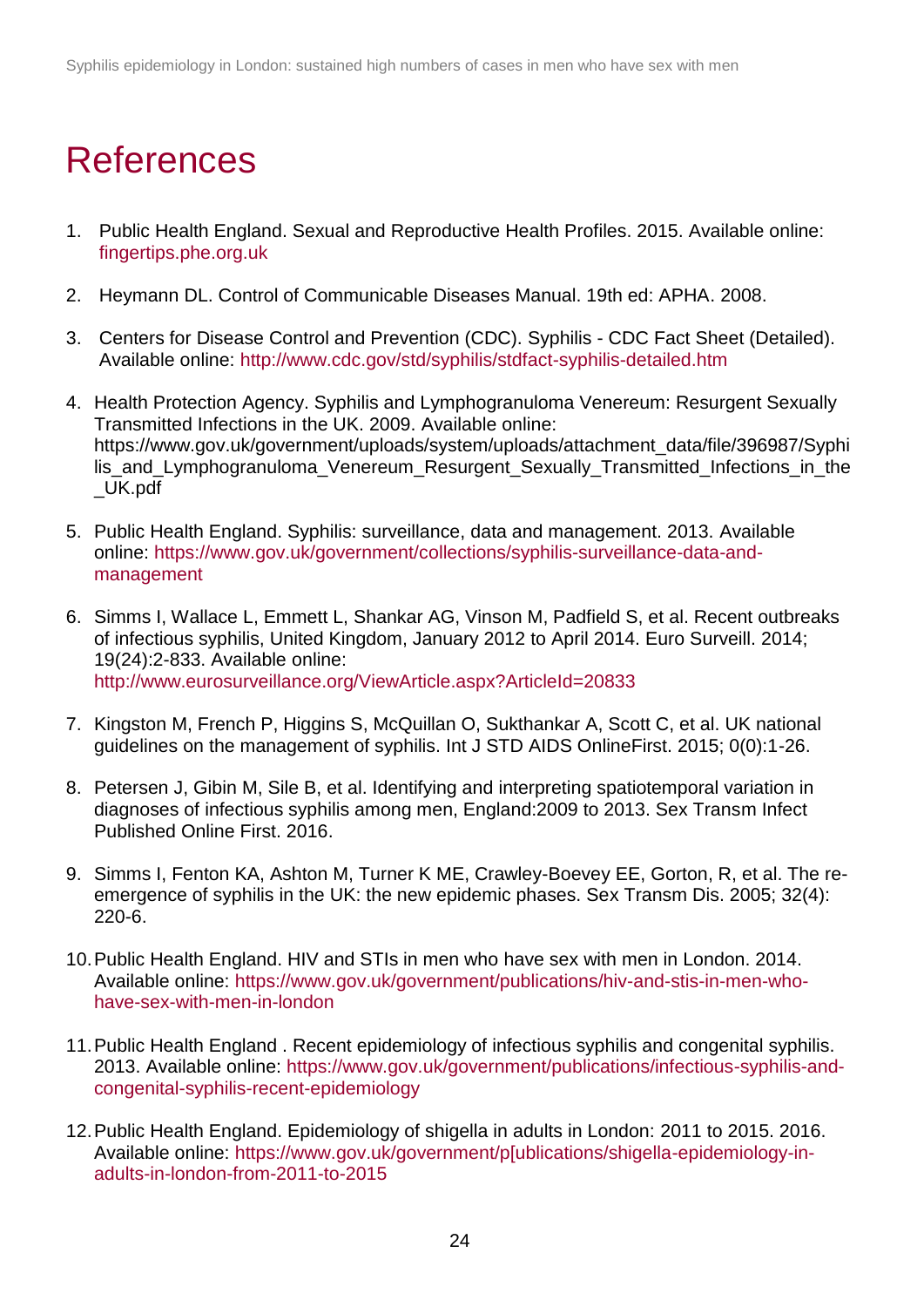- 13.Public Health England. Guidance for managing STI outbreaks and incidents. 2010. Available online: [https://www.gov.uk/government/publications/sexually-transmitted](https://www.gov.uk/government/publications/sexually-transmitted-infections-stis-managing-outbreaks)[infections-stis-managing-outbreaks](https://www.gov.uk/government/publications/sexually-transmitted-infections-stis-managing-outbreaks)
- 14.European Centre for Disease Control and Prevention. HIV and STI prevention among men who have sex with men. 2015. Available online: [http://ecdc.europa.eu/en/publications/Publications/hiv-sti-prevention-among-men-who-have](http://ecdc.europa.eu/en/publications/Publications/hiv-sti-prevention-among-men-who-have-sex-with-men-guidance.pdf)[sex-with-men-guidance.pdf](http://ecdc.europa.eu/en/publications/Publications/hiv-sti-prevention-among-men-who-have-sex-with-men-guidance.pdf)
- 15.Menon-Johansson AS, Young Y, Maguire H, Trail P, Ward H. Int J STD AIDS. 2009; 20(3):196-9.
- 16.Public Health England. Genitourinary Medicine Clinic Activity Dataset. (GUMCAD). Information available online: [https://www.gov.uk/guidance/genitourinary-medicine-clinic](https://www.gov.uk/guidance/genitourinary-medicine-clinic-activity-dataset-gumcadv2)[activity-dataset-gumcadv2](https://www.gov.uk/guidance/genitourinary-medicine-clinic-activity-dataset-gumcadv2)
- 17.Jebbari H, Simms I, Conti S, Marongiu A, Hughes G, Ward H, Powers C, Thomas D RH, Evans B. Variations in the epidemiology of primary, secondary and early latern syphilis, England and Wales: 1999 to 2008. Sex Transm Infect. 2011; 87:191-198.
- 18.Public Health England; Simms I, Tookey PA, Goh BT, Lyall H, Evans B, Townsend CL, Ison C. Results from the 5-year study by Public Helath England, UCL Institute of Child Health and the British Paediatric Surveillance Unit (BPSU). Elimination of congenital syphilis in the United Kingdom: the end of a public health problem? 2014. Available online: <https://www.gov.uk/government/publications/congenital-syphilis-uk-surveillance>
- 19.Public Health England. Promoting the health and wellbeing of gay, bisexual and other men who have sex with men: Summary document. 2014. Available online: [https://www.gov.uk/government/uploads/system/uploads/attachment\\_data/file/324802/MSM](https://www.gov.uk/government/uploads/system/uploads/attachment_data/file/324802/MSM_document.pdf) [\\_document.pdf](https://www.gov.uk/government/uploads/system/uploads/attachment_data/file/324802/MSM_document.pdf)
- 20.Public Health England. Inequalities in sexual health: update on HIV and STIs in men who have sex with men in London. 2016. Available online: [https://www.gov.uk/government/publications/hiv-and-stis-in-men-who-have-sex-with-men-in](https://www.gov.uk/government/publications/hiv-and-stis-in-men-who-have-sex-with-men-in-london)[london](https://www.gov.uk/government/publications/hiv-and-stis-in-men-who-have-sex-with-men-in-london)
- 21.Public Health England. Annual epidemiological spotlight on sexually transmitted infections in London: 2014 data. 2015. Available online: [https://www.gov.uk/government/uploads/system/uploads/attachment\\_data/file/476309/2015](https://www.gov.uk/government/uploads/system/uploads/attachment_data/file/476309/20151005LondonSTIspotlight.pdf) [1005LondonSTIspotlight.pdf](https://www.gov.uk/government/uploads/system/uploads/attachment_data/file/476309/20151005LondonSTIspotlight.pdf)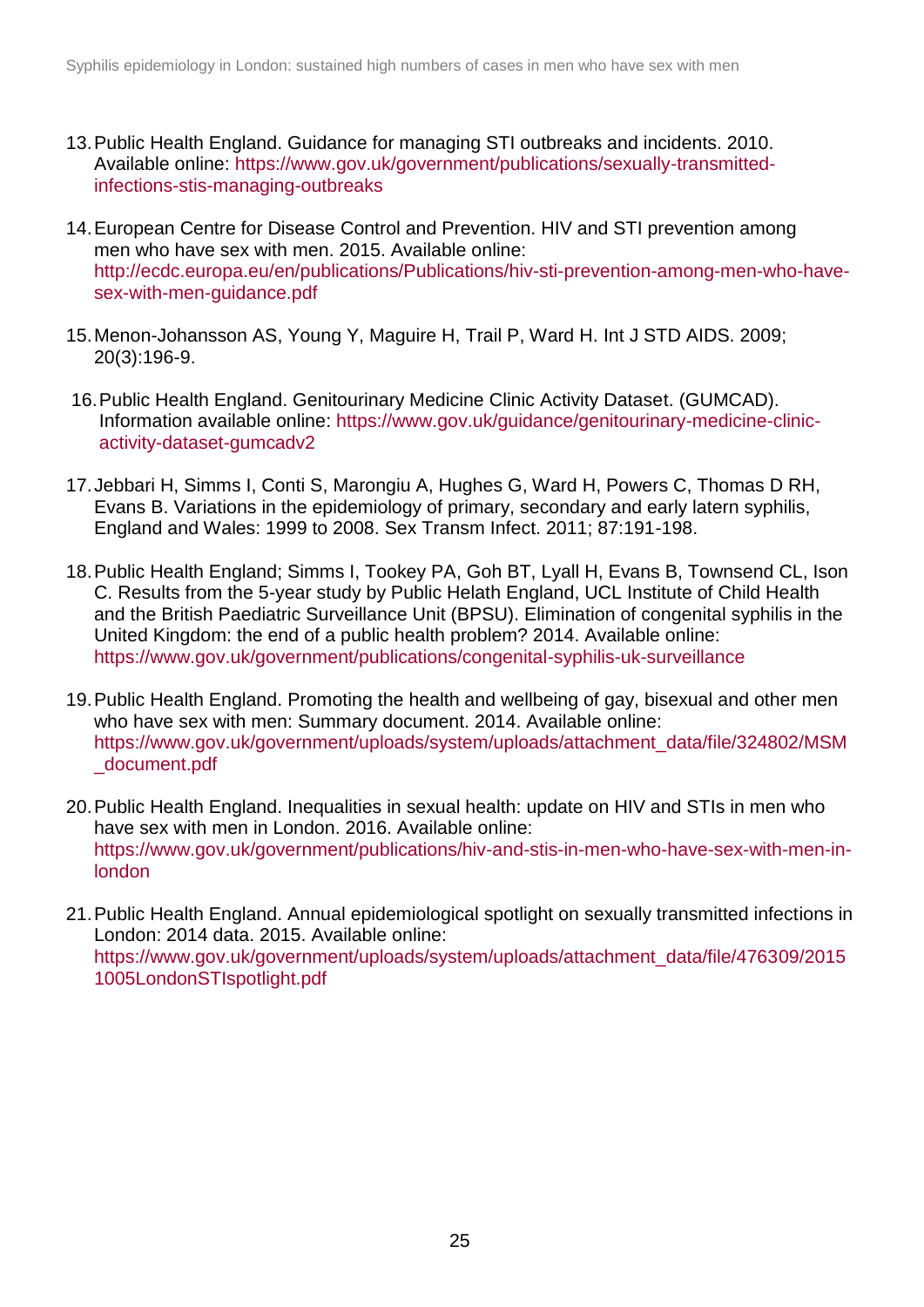# <span id="page-25-0"></span>Appendix

**Number of syphilis cases and rates per 100,000 population by local authority of residence in London, 2015.\*\*** Data source: GUMCAD

| <b>Local Authority</b>      | <b>Number of syphilis</b><br>cases (n) | <b>Syphilis rate per</b><br>100,000 population |
|-----------------------------|----------------------------------------|------------------------------------------------|
| Barking and Dagenham        | 8                                      | 4.0                                            |
| <b>Barnet</b>               | 35                                     | 9.3                                            |
| <b>Bexley</b>               | 16                                     | 6.7                                            |
| <b>Brent</b>                | 67                                     | 20.9                                           |
| <b>Bromley</b>              | 34                                     | 10.6                                           |
| Camden                      | 160                                    | 68.1                                           |
| City of London              | 10                                     | 123.9                                          |
| Croydon                     | 82                                     | 21.8                                           |
| Ealing                      | 62                                     | 18.1                                           |
| Enfield                     | 65                                     | 20.0                                           |
| Greenwich                   | 67                                     | 24.9                                           |
| Hackney                     | 129                                    | 49.0                                           |
| Hammersmith and Fulham      | 80                                     | 44.9                                           |
| Haringey                    | 113                                    | 42.2                                           |
| Harrow                      | 22                                     | 8.9                                            |
| Havering                    | 5                                      | 2.0                                            |
| Hillingdon                  | 29                                     | 9.9                                            |
| Hounslow                    | 32                                     | 12.0                                           |
| Islington                   | 133                                    | 60.2                                           |
| Kensington and Chelsea      | 84                                     | 53.8                                           |
| Kingston upon Thames        | 13                                     | 7.6                                            |
| Lambeth                     | 447                                    | 140.5                                          |
| Lewisham                    | 109                                    | 37.3                                           |
| Merton                      | 32                                     | 15.7                                           |
| Newham                      | 68                                     | 21.0                                           |
| Redbridge                   | 21                                     | 7.2                                            |
| <b>Richmond upon Thames</b> | 23                                     | 11.9                                           |
| Southwark                   | 290                                    | 95.9                                           |
| <b>Sutton</b>               | 10                                     | 5.0                                            |
| <b>Tower Hamlets</b>        | 195                                    | 68.7                                           |
| <b>Waltham Forest</b>       | 47                                     | 17.5                                           |
| Wandsworth                  | 141                                    | 45.2                                           |
| Westminster                 | 182                                    | 78.0                                           |

\*\* In local authorities with small numbers of cases/populations eg City of London, rate estimates are less precise and therefore have larger confidence intervals. Mid-2014 ONS population estimates have been used for calculating 2015 rates.